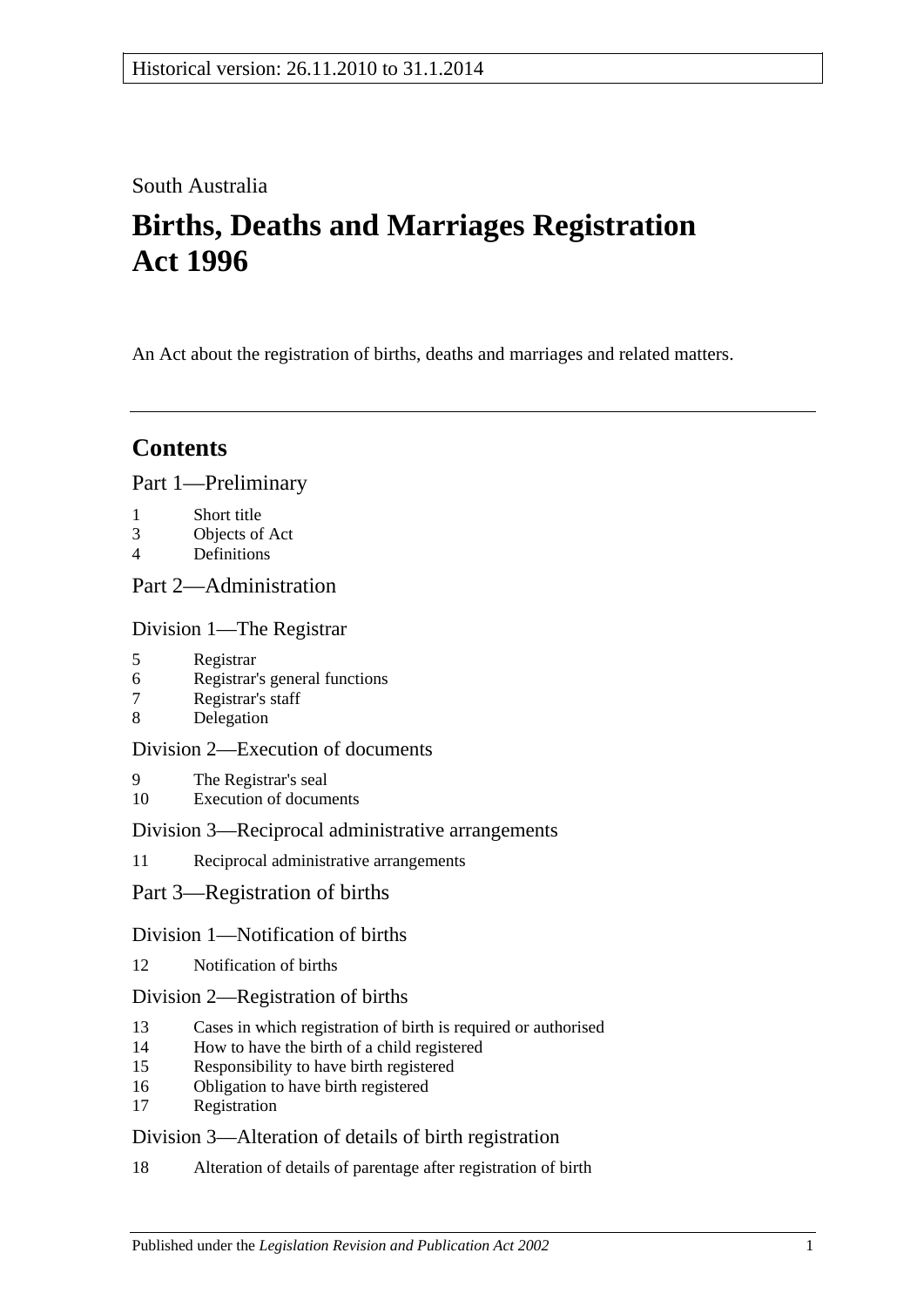#### [Division 4—Court orders relating to registration of birth](#page-8-3)

- 19 [Application to Court](#page-8-4)
- 20 [Power to direct registration of birth etc](#page-9-0)

#### [Division 5—Child's name](#page-9-1)

- 21 [Name of child](#page-9-2)
- 22 [Dispute about child's name](#page-9-3)

#### [Division 6—Surrogacy orders](#page-9-4)

22A [Surrogacy orders](#page-9-5)

#### [Part 4—Change of name](#page-10-0)

- 23 [Change of name by registration](#page-10-1)
- 24 [Application to register change of adult's name](#page-10-2)
- 25 [Application to register change of child's name](#page-10-3)
- 26 [Child's consent to change of name](#page-11-0)
- 27 [Registration of change of name](#page-11-1)
- 28 [Entries to be made in the Register](#page-11-2)
- 29 [Change of name may still be established by repute or usage](#page-12-0)
- 29A [Saving provision—surrogacy arrangements](#page-12-1)

#### [Part 5—Registration of marriages](#page-12-2)

- 30 [Cases in which registration of marriage is required](#page-12-3)
- 31 [How to have marriage registered](#page-12-4)
- 32 [Registration of marriage](#page-12-5)

### [Part 6—Registration of deaths](#page-12-6)

#### [Division 1—Cases where registration of death is required or authorised](#page-12-7)

33 [Deaths to be registered under this Act](#page-12-8)

### [Division 2—Court orders relating to registration of death](#page-13-0)

- 34 [Application to Court](#page-13-1)
- 35 [Power to direct registration of death etc](#page-13-2)

#### [Division 3—Notification of deaths](#page-13-3)

- 36 [Notification of deaths by doctors](#page-13-4)
- 37 [Notification by coroner](#page-14-0)
- 38 [Notification by funeral director etc](#page-14-1)

#### [Division 4—Registration of death](#page-15-0)

- 39 [Registration](#page-15-1)
- [Part 7—The Register](#page-15-2)

#### [Division 1—Keeping the Register](#page-15-3)

40 [The Register](#page-15-4)

#### [Division 2—Registrar's powers of inquiry](#page-15-5)

41 [Registrar's powers of inquiry](#page-15-6)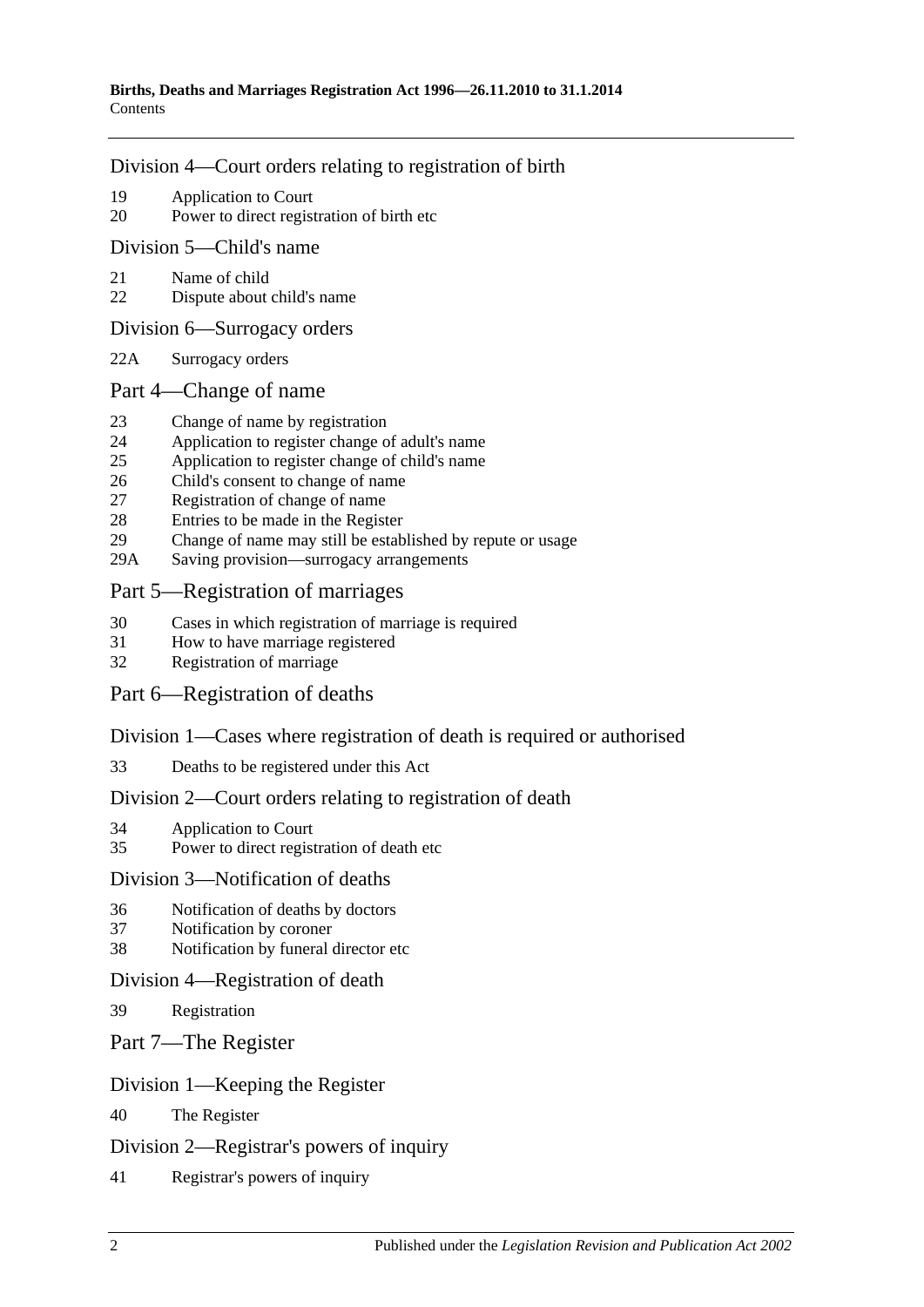#### [Division 3—Correction of Register](#page-16-0)

#### 42 [Registrar's power to correct Register](#page-16-1)

#### [Division 4—Access to, and certification of, Register entries](#page-16-2)

- 43 [Access to Register](#page-16-3)
- 44 [Search of Register](#page-16-4)
- 45 [Protection of privacy](#page-17-0)
- 46 [Issue of certificate](#page-17-1)
- 47 [Access policies](#page-17-2)
- 48 [Fees](#page-17-3)
- 49 [Power to remit fees](#page-17-4)
- 49A [Saving provision—surrogacy arrangements](#page-18-0)

#### [Part 8—General power of review](#page-18-1)

50 [Review](#page-18-2)

#### [Part 9—Miscellaneous](#page-18-3)

- 50A [Documents to be provided before disposal of remains](#page-18-4)
- 51 [False representation](#page-19-0)
- 52 [Unauthorised access to or interference with Register](#page-19-1)
- 53 [Falsification of certificate etc](#page-19-2)
- 55 [Regulations](#page-20-0)

#### [Schedule 1—Transitional](#page-20-1)

- 1 [Interpretation](#page-20-2)
- 3 [The Register](#page-20-3)
- 4 [The Registrar and Deputy Registrars](#page-20-4)

[Legislative history](#page-21-0)

#### <span id="page-2-0"></span>**The Parliament of South Australia enacts as follows:**

### **Part 1—Preliminary**

#### <span id="page-2-1"></span>**1—Short title**

This Act may be cited as the *Births, Deaths and Marriages Registration Act 1996*.

#### <span id="page-2-2"></span>**3—Objects of Act**

The objects of this Act are to provide for—

- (a) the registration of births, deaths and marriages in South Australia; and
- (b) the registration of changes of name; and
- (c) the keeping of registers for recording and preserving information about births, deaths, marriages and changes of name in perpetuity; and
- (d) access to the information in the registers in appropriate cases by government or private agencies and members of the public, from within and outside the State; and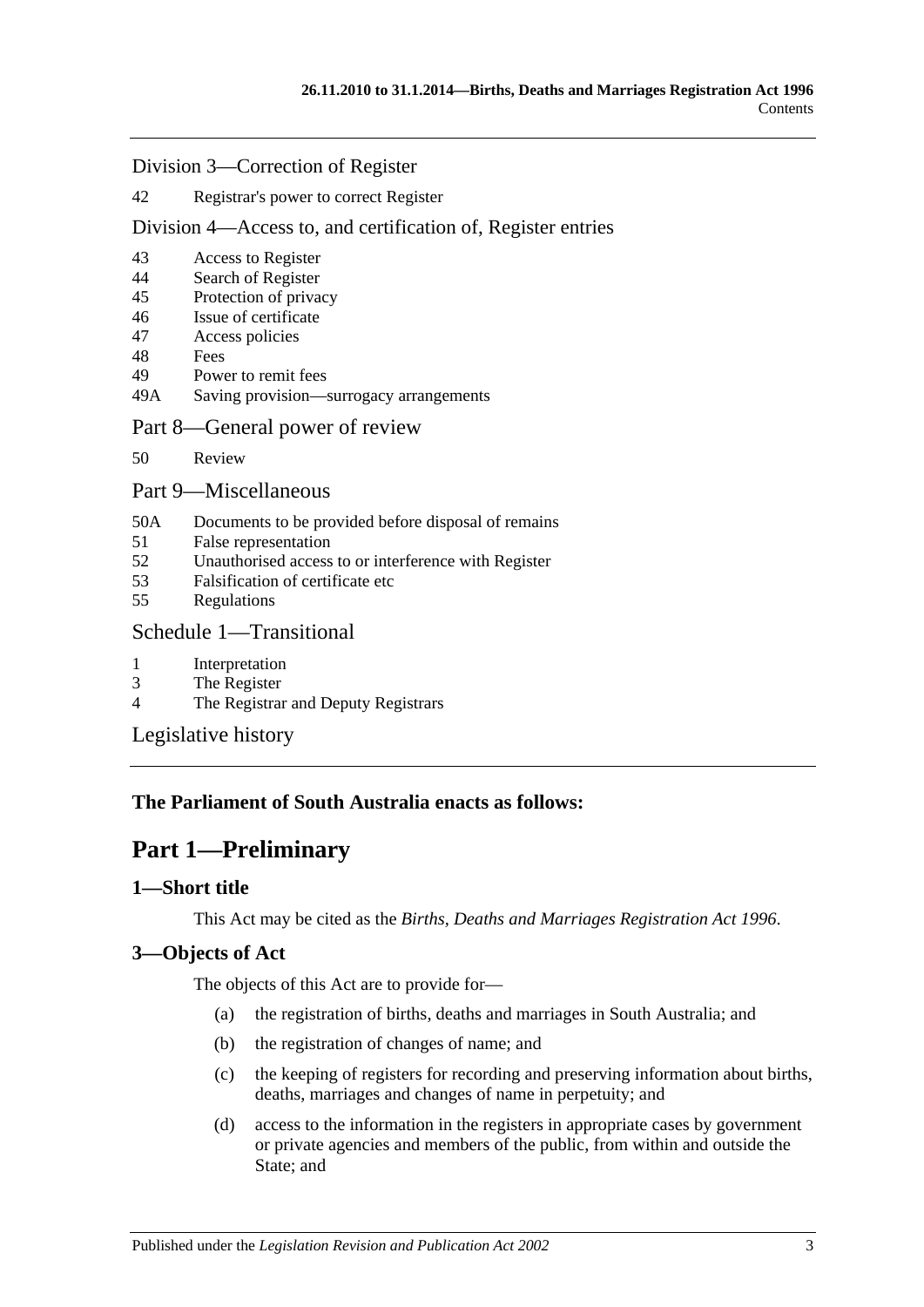- (e) the issue of certified information from the registers; and
- (f) the collection and dissemination of statistical information.

#### <span id="page-3-0"></span>**4—Definitions**

In this Act—

*adult* means a person who is 18 or above or, although under 18, is or has been married;

*authorised celebrant* means an authorised celebrant under the *Marriage Act 1961* (Cwth);

*birth* means the expulsion or extraction of a child from its mother;

*change* of name includes an addition, omission or substitution;

*child* includes a still-born child;

*corresponding law* means a law of another State that provides for the registration of births, deaths and marriages;

*Court* means the Magistrates Court;

*death* includes still-birth;

*disposal* of human remains means—

- (a) cremation of the remains; or
- (b) burial of the remains (including burial at sea); or
- (c) placing the remains in a mausoleum or other permanent resting place; or
- (d) placing the remains in the custody of an educational or scientific institution for the purpose of medical education or research; or
- (e) removal of the remains from the State (but not if the remains have been cremated or are taken from the State by sea and buried at sea in the course of the voyage);

*doctor* means a person registered under the *Health Practitioner Regulation National Law* to practise in the medical profession (other than as a student);

*funeral director* means a person who carries on the business of arranging for the disposal of human remains;

*human remains* includes the remains of a still-born child;

*prohibited name* means a name that—

- (a) is obscene or offensive; or
- (b) could not practicably be established by repute or usage—
	- (i) because it is too long; or
	- (ii) because it consists of or includes symbols without phonetic significance; or
	- (iii) for some other reason; or
- (c) is contrary to the public interest for some other reason;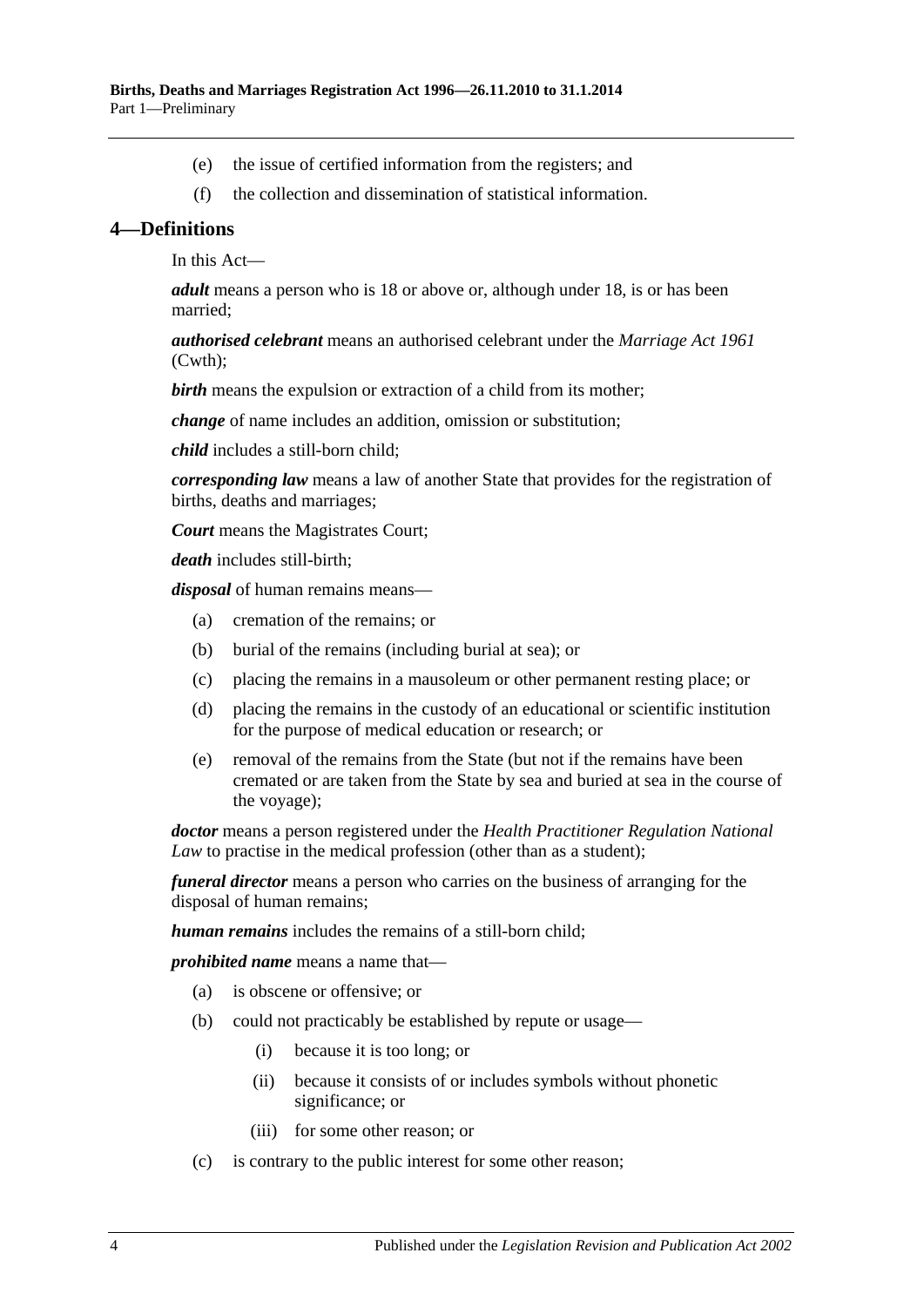*registrable event* means a birth, change of name, death or marriage and includes the making or discharge of a surrogacy order;

*registrable information* means information that must or may be included in the Register<sup>1</sup>;

*Register*—See [section](#page-15-4) 40;

*registering authority* means an authority responsible under a corresponding law for the registration of births, deaths and marriages;

*Registrar* means the Registrar of Births, Deaths and Marriages;

*State* includes a Territory;

*still-birth* means the birth of a still-born child;

*still-born child* means a child of at least 20 weeks' gestation or, if it cannot be reliably established whether the period of gestation is more or less than 20 weeks, with a body mass of at least 400 grams at birth, that exhibits no sign of respiration or heartbeat, or other sign of life, after birth but does not include the product of a procedure for the termination of pregnancy;

*surrogacy order* means an order under section 10HB of the *[Family Relationships](http://www.legislation.sa.gov.au/index.aspx?action=legref&type=act&legtitle=Family%20Relationships%20Act%201975)  Act [1975](http://www.legislation.sa.gov.au/index.aspx?action=legref&type=act&legtitle=Family%20Relationships%20Act%201975)*.

**Note—**

1 See [section](#page-15-7) 40(2).

## <span id="page-4-1"></span><span id="page-4-0"></span>**Part 2—Administration**

### **Division 1—The Registrar**

#### <span id="page-4-2"></span>**5—Registrar**

- (1) The Registrar of Births, Deaths and Marriages is responsible, subject to the Minister's control and direction, for the administration of this Act.
- (2) The Registrar is to be a Public Service employee.

#### <span id="page-4-3"></span>**6—Registrar's general functions**

The Registrar's general functions are to—

- (a) establish and maintain the registers<sup>1</sup> necessary for the purposes of this Act; and
- (b) administer the registration system established by this Act and ensure that it operates efficiently, effectively and economically; and
- (c) ensure that this Act is administered in the way best calculated to achieve its objects.

**Note—**

1 The registers are collectively referred to as the *Register*—See [section](#page-15-4) 40.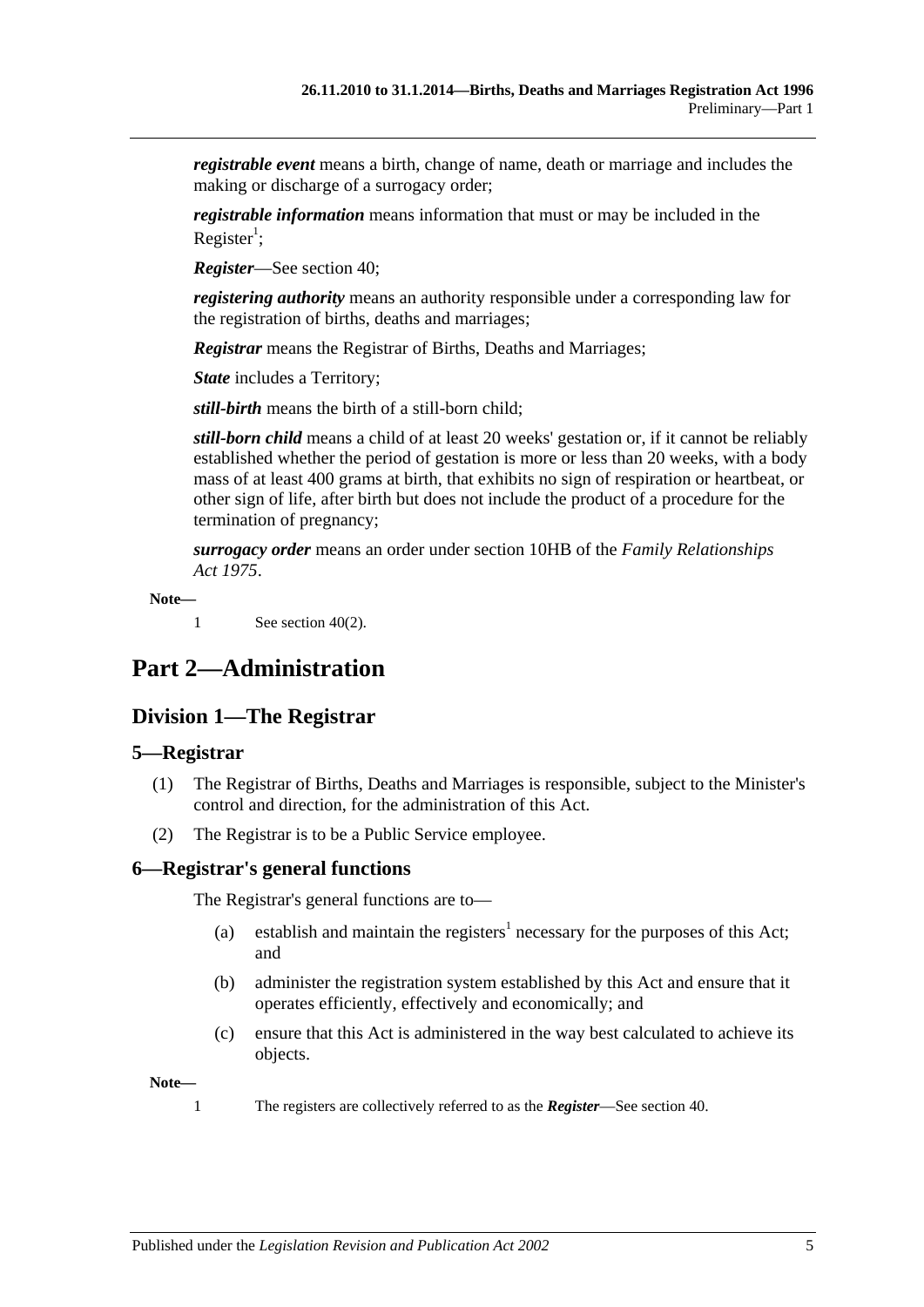#### <span id="page-5-0"></span>**7—Registrar's staff**

- (1) The Registrar's staff consists of—
	- (a) one or more Deputy Registrars of Births, Deaths and Marriages; and
	- (b) the other staff necessary for the proper administration of this Act.
- (2) A Deputy Registrar has the powers and functions of the Registrar but is subject to direction by the Registrar.
- (3) The staff are to be Public Service employees.

#### <span id="page-5-1"></span>**8—Delegation**

- (1) The Registrar may delegate powers or functions under this or any other Act.
- (2) A power or function delegated under this section may, if the instrument of delegation so provides, be further delegated.
- (3) A delegation under this section—
	- (a) must be by instrument in writing; and
	- (b) may be absolute or conditional; and
	- (c) does not derogate from the power of the delegator to act in any matter; and
	- (d) is revocable at will by the delegator.

### <span id="page-5-2"></span>**Division 2—Execution of documents**

#### <span id="page-5-3"></span>**9—The Registrar's seal**

The Registrar has a seal.

#### <span id="page-5-4"></span>**10—Execution of documents**

- (1) The Registrar may issue a certificate or other document under the Registrar's signature and seal, or a facsimile of the Registrar's signature and seal produced by stamp, machine imprint or some other method authorised by regulation.
- (2) If a document produced before a court or an administrative authority or official is apparently under—
	- (a) the Registrar's signature and seal; or
	- (b) a facsimile of the Registrar's signature and seal produced by stamp, machine imprint, or some other method authorised by regulation,

the court, authority or official must presume, in the absence of evidence to the contrary, that the document was properly issued under the Registrar's authority.

### <span id="page-5-5"></span>**Division 3—Reciprocal administrative arrangements**

#### <span id="page-5-6"></span>**11—Reciprocal administrative arrangements**

- (1) The Minister may enter into an arrangement with the Minister responsible for the administration of a corresponding law providing for—
	- (a) the exercise by the Registrar of powers and functions of the registering authority under the corresponding law; and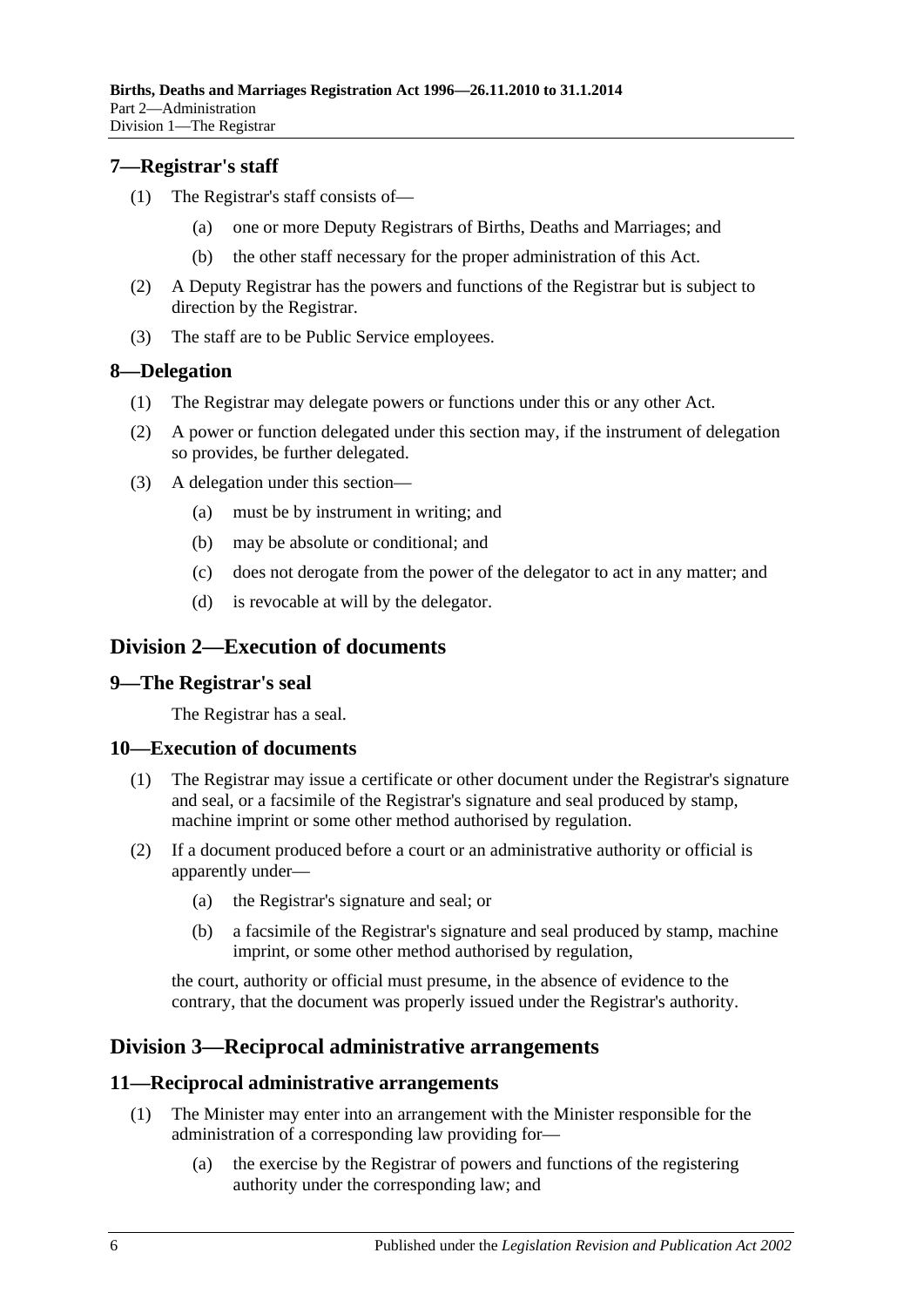- (b) the exercise by the registering authority under the corresponding law of powers and functions of the Registrar under this Act.
- (2) When an arrangement is in force under this section—
	- (a) the Registrar may exercise, to the extent authorised by the arrangement (but subject to the conditions of the arrangement), the powers and functions of the registering authority under the corresponding law; and
	- (b) the registering authority under the corresponding law may exercise, to the extent authorised by the arrangement (but subject to the conditions of the arrangement), the powers and functions of the Registrar under this Act.
- (3) An arrangement under this section may—
	- (a) establish a data base in which information is recorded for the benefit of all the participants in the arrangement; and
	- (b) provide for access to information contained in the data base; and
	- (c) provide for payments by or to participants in the arrangement for services provided under the arrangement.

## <span id="page-6-0"></span>**Part 3—Registration of births**

### <span id="page-6-1"></span>**Division 1—Notification of births**

#### <span id="page-6-2"></span>**12—Notification of births**

(1) When a child is born in the State, the responsible person must give written notice of the birth to the Registrar including the particulars required by regulation.

Maximum penalty: \$1 250.

- (2) The notice must be given—
	- (a) in the case of a child born alive—within 7 days after birth;
	- (b) in the case of a still-birth—within 48 hours after birth.
- (3) When notice of a still-birth is given, the responsible person must also give a doctor's certificate in a form approved by the Registrar, certifying the cause of foetal death, to—
	- (a) the Registrar; and
	- (b) the funeral director or other person who will be arranging for the disposal of the human remains.

Maximum penalty: \$1 250.

- (4) The certificate must be completed by the doctor responsible for the professional care of the mother at the birth or a doctor who examined the body of the still-born child after the birth.
- (5) In this section—

*responsible person* means—

(a) in the case of a child born in a hospital or brought to a hospital within 24 hours after birth—the chief executive officer of the hospital; or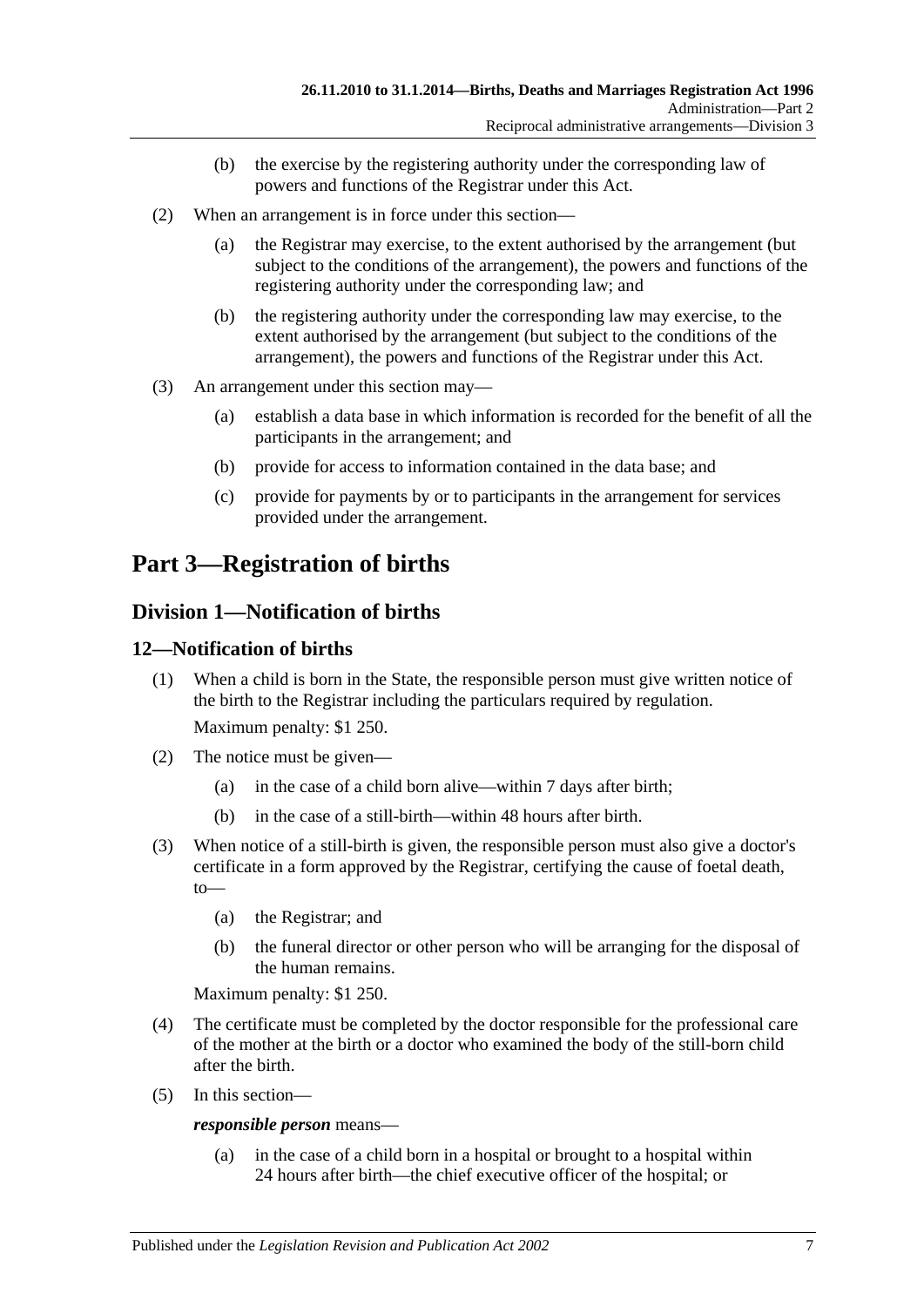(b) in other cases—the doctor or midwife responsible for the professional care of the mother at the birth.

### <span id="page-7-0"></span>**Division 2—Registration of births**

#### <span id="page-7-1"></span>**13—Cases in which registration of birth is required or authorised**

- (1) If a child is born in the State, the birth must be registered under this Act.
- (2) If a court (whether of this or any other State or the Commonwealth) directs the registration of a birth, the birth must be registered under this Act.
- <span id="page-7-5"></span>(3) If a child is born in an aircraft during a flight or on a vessel during a voyage to a place of disembarkation in the State, the birth may be registered under this Act.
- <span id="page-7-6"></span>(4) If a child is born outside the Commonwealth, but—
	- (a) the child is to become a resident of the State; or
	- (b) in the case of a still-born child—a person responsible for having the birth of the child registered is or is to become a resident of the State,

the birth may be registered under this Act.

(5) However, the Registrar must not register a birth under [subsections](#page-7-5) (3) or [\(4\)](#page-7-6) if the birth is registered under a corresponding law.

#### <span id="page-7-2"></span>**14—How to have the birth of a child registered**

A person has the birth of a child registered under this Act by lodging a statement (the *birth registration statement*) in a form approved by the Registrar containing the information required by regulation.

#### <span id="page-7-3"></span>**15—Responsibility to have birth registered**

- (1) The parents of a child are jointly responsible for having the child's birth registered under this Act (and must both sign the birth registration statement) but the Registrar may accept a birth registration statement from one of the parents if satisfied that it is impossible, impracticable or inappropriate for the other parent to join or be required to join in the application whether because of his or her death, disappearance, ill-health or unavailability or the need to avoid unwarranted distress or for some other reason.
- (2) If a child is a foundling, the person who has custody of the child is responsible for having the child's birth registered.
- (3) The Registrar may accept a birth registration statement from a person who is not responsible for having the child's birth registered if satisfied that—
	- (a) the person lodging the statement has knowledge of the relevant facts; and
	- (b) the child's parents are unable or unlikely to lodge a birth registration statement.

#### <span id="page-7-4"></span>**16—Obligation to have birth registered**

(1) A person responsible for having the birth of a child registered must ensure that a birth registration statement is lodged with the Registrar within 60 days after the date of the birth.

Maximum penalty: \$1 250.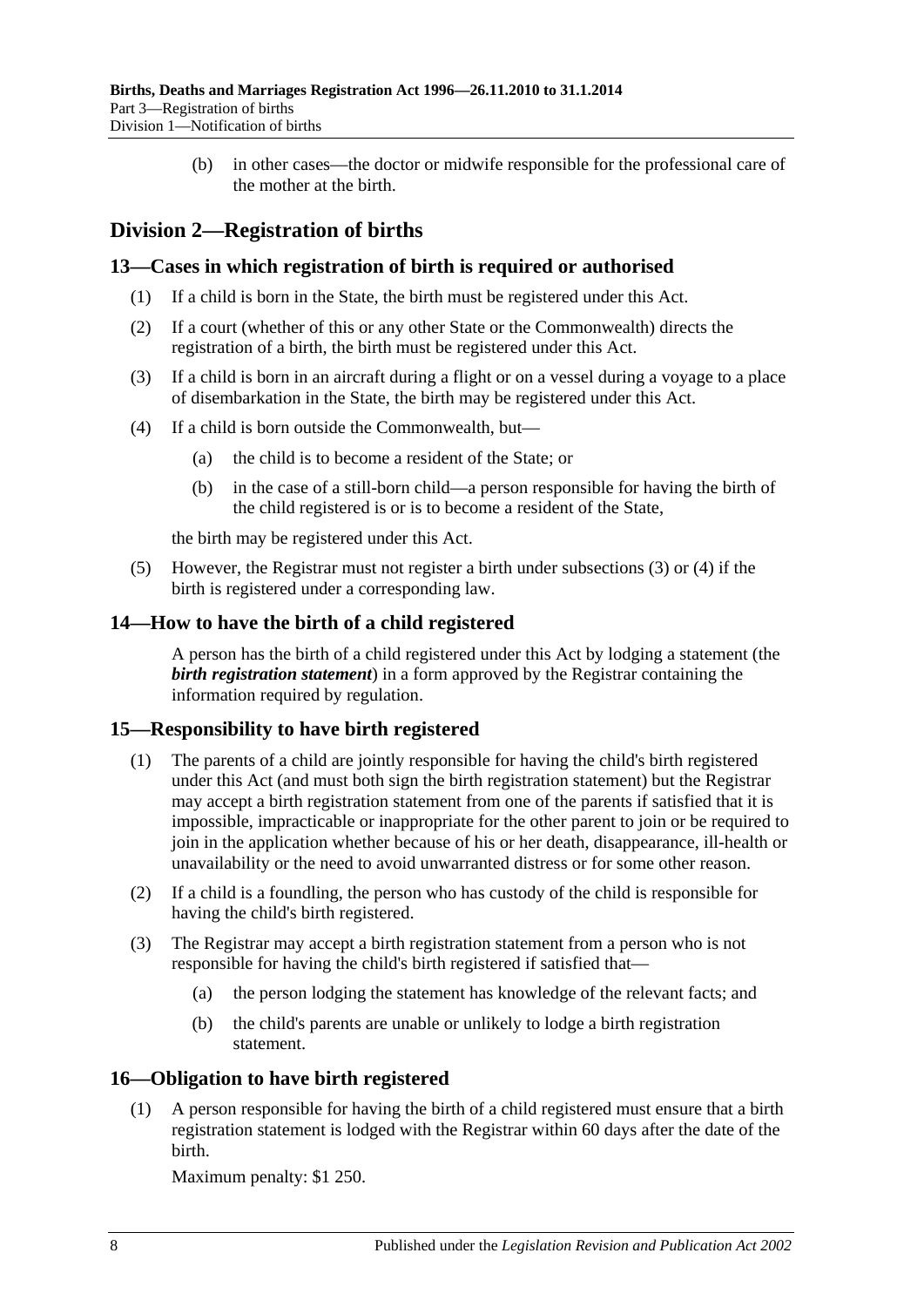(2) However, the Registrar must accept a birth registration statement even though it is lodged after the end of the 60 day period.

### <span id="page-8-0"></span>**17—Registration**

- (1) The Registrar registers a birth by making an entry about the birth in the Register including the particulars required by regulation.
- (2) However, if the particulars available to the Registrar are incomplete the Registrar may register a birth on the basis of incomplete particulars.

### <span id="page-8-1"></span>**Division 3—Alteration of details of birth registration**

#### <span id="page-8-2"></span>**18—Alteration of details of parentage after registration of birth**

- (1) The Registrar may include registrable information about a child's parents in the Register after registration of the child's birth if—
	- (a) the father and mother of the child make a joint application for the addition of the information; or
	- (b) one parent of the child makes an application for the addition of the information and the other parent cannot join in the application because he or she is dead or cannot be found, or for some other reason.
- (2) The Registrar must include or correct registrable information about a child's parents in the Register after registration of the child's birth if a court (whether of this or any other State or the Commonwealth) directs the inclusion or correction of the information in the Register or the Registrar is advised of a finding by a court that a particular person is a parent of the child.
- (3) An application to the Registrar for the inclusion of registrable information in the Register—
	- (a) must be made in writing; and
	- (b) must include the information required by the Registrar; and
	- (c) must, if the Registrar requires verification of the information contained in the application, be accompanied by a statutory declaration verifying the information contained in the application and other evidence the Registrar may require.

### <span id="page-8-3"></span>**Division 4—Court orders relating to registration of birth**

#### <span id="page-8-4"></span>**19—Application to Court**

The Court may, on application by an interested person or on its own initiative, order—

- (a) the registration under this Act of a birth that has occurred in the State; or
- (b) the inclusion or correction of registrable information about a birth or a child's parents in the Register.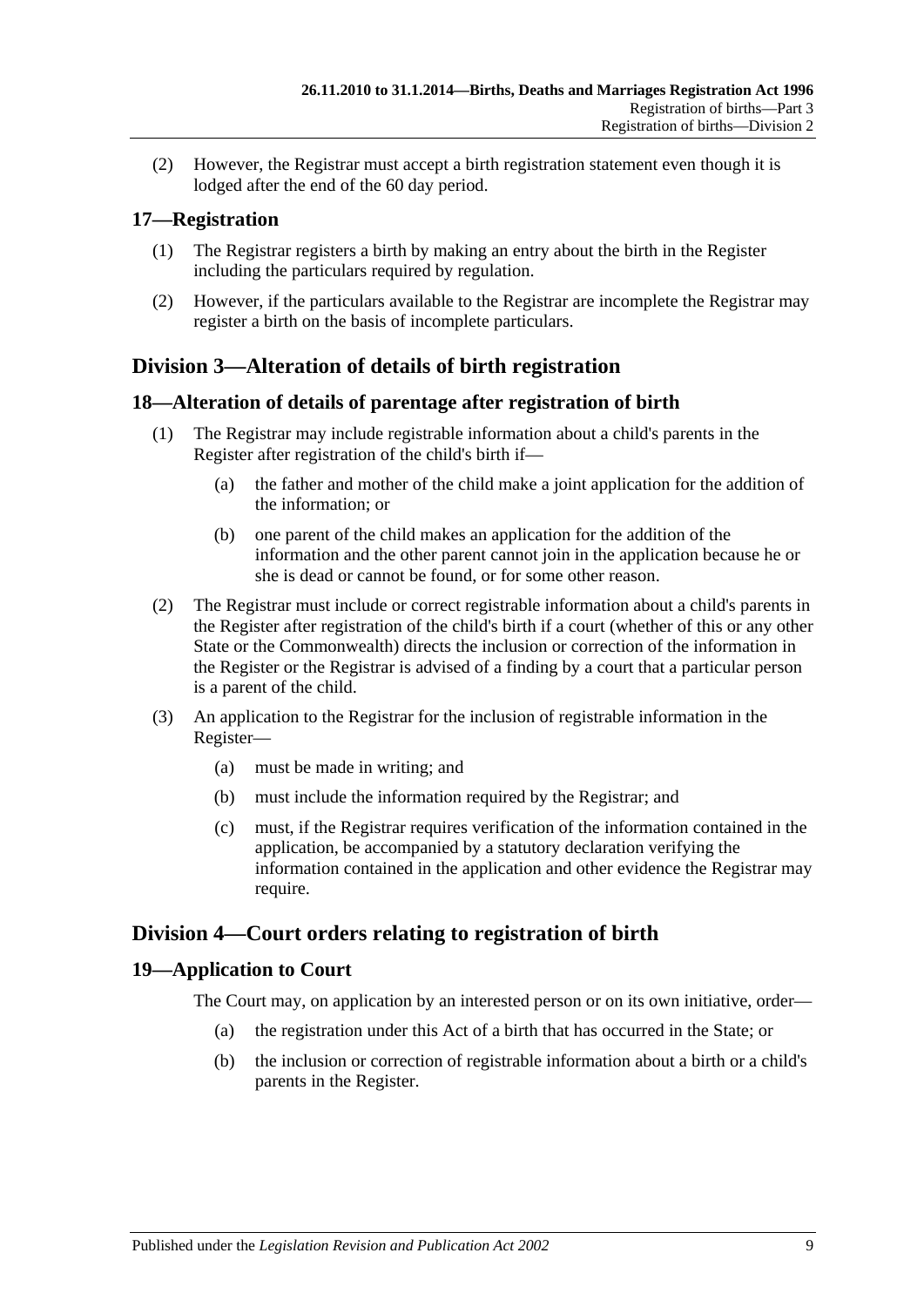#### <span id="page-9-0"></span>**20—Power to direct registration of birth etc**

If a court finds—

- (a) that the birth of a person is not registered as required under this Act or a corresponding law; or
- (b) that the registrable information contained in an entry about a birth in the Register under this Act or a corresponding law is incomplete or incorrect,

the court may direct registration of the birth, or the inclusion or correction of registrable information in the Register under this Act or the corresponding law (as the case may require).

### <span id="page-9-1"></span>**Division 5—Child's name**

#### <span id="page-9-2"></span>**21—Name of child**

- (1) Subject to this section, the birth registration statement must state the name of the child.
- (2) The name is a matter of choice for the person or persons lodging the statement<sup>1</sup>, but the Registrar may assign a name to a child if—
	- (a) the name stated in the birth registration statement is a prohibited name; or
	- (b) the birth registration statement is lodged by both parents of the child and they satisfy the Registrar that they are unable to agree on the child's name.
- (3) A birth registration statement relating to a still-born child need not state the name of the child.

**Note—**

1 For example, there is no requirement that the name be made up of both a surname and a given name or given names.

#### <span id="page-9-6"></span><span id="page-9-3"></span>**22—Dispute about child's name**

- (1) If there is a dispute between parents about a child's name, either parent may apply to the Court for a resolution of the dispute.
- (2) On an application under [subsection](#page-9-6) (1), the Court may—
	- (a) resolve the dispute about the child's name as the Court considers appropriate; and
	- (b) order the Registrar to register the child's name in a form specified in the order.

### <span id="page-9-4"></span>**Division 6—Surrogacy orders**

#### <span id="page-9-7"></span><span id="page-9-5"></span>**22A—Surrogacy orders**

(1) On receipt of a notice under section 10HD of the *[Family Relationships Act](http://www.legislation.sa.gov.au/index.aspx?action=legref&type=act&legtitle=Family%20Relationships%20Act%201975) 1975* in relation to the making or discharge of a surrogacy order about a child whose birth is registered in this State, the particulars provided in the notice must be registered by the Registrar in relation to the registration of the child's birth and the child's name.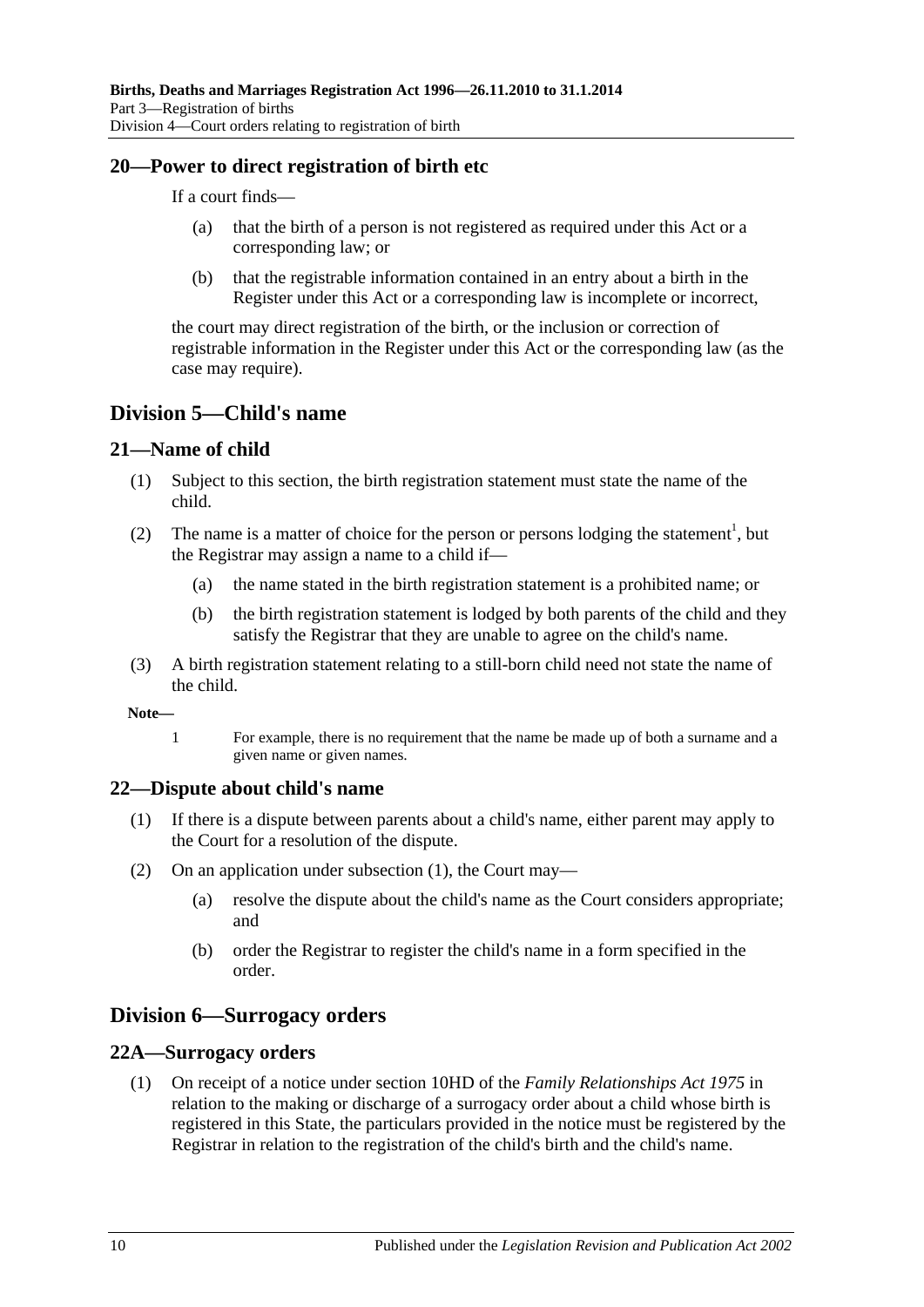- (2) Without limiting [subsection](#page-9-7) (1), the Registrar must, in relation to the Register, make such entries and alterations as are necessary to give effect to the operation of section 10HB(13) or 10HC(10) (as the case requires) of the *[Family Relationships](http://www.legislation.sa.gov.au/index.aspx?action=legref&type=act&legtitle=Family%20Relationships%20Act%201975)  Act [1975](http://www.legislation.sa.gov.au/index.aspx?action=legref&type=act&legtitle=Family%20Relationships%20Act%201975)*.
- (3) Subject to [subsection](#page-10-4) (4), a certificate issued by the Registrar after the registration of the particulars provided in a notice under section 10HD of the *[Family Relationships](http://www.legislation.sa.gov.au/index.aspx?action=legref&type=act&legtitle=Family%20Relationships%20Act%201975)  Act [1975](http://www.legislation.sa.gov.au/index.aspx?action=legref&type=act&legtitle=Family%20Relationships%20Act%201975)*—
	- (a) must only disclose and certify up-to-date particulars contained in an entry; and
	- (b) must not provide any information disclosing a change in a parent or parents of the relevant child, or a change in the name of the child (including by disclosing the name of, or information about, any birth parent who is no longer considered as a parent of the child).
- <span id="page-10-4"></span>(4) A person—
	- (a) who is the subject of a surrogacy order and who has attained the age of 18 years; or
	- (b) who is a party to the surrogacy agreement that gave rise to a surrogacy order,

is entitled to a certificate certifying all relevant entries in the Register.

(5) On the receipt of a notice under section 10HD of the *[Family Relationships Act](http://www.legislation.sa.gov.au/index.aspx?action=legref&type=act&legtitle=Family%20Relationships%20Act%201975) 1975* in relation to the making or discharge of a surrogacy order about a child whose birth is registered in another State, the Registrar must send a copy of the notice to the relevant registering authority.

## <span id="page-10-0"></span>**Part 4—Change of name**

### <span id="page-10-1"></span>**23—Change of name by registration**

A person's name may be changed by registration of the change under this Part.

#### <span id="page-10-2"></span>**24—Application to register change of adult's name**

An adult person—

- (a) who is domiciled or ordinarily resident in the State; or
- (b) whose birth is registered in the State;

may apply to the Registrar, in a form approved by the Registrar, for registration of a change of the person's name.

### <span id="page-10-3"></span>**25—Application to register change of child's name**

- (1) The parents of a child—
	- (a) who is domiciled or ordinarily resident in the State; or
	- (b) whose birth is registered in the State;

may apply to the Registrar, in a form approved by the Registrar, for registration of a change of the child's name.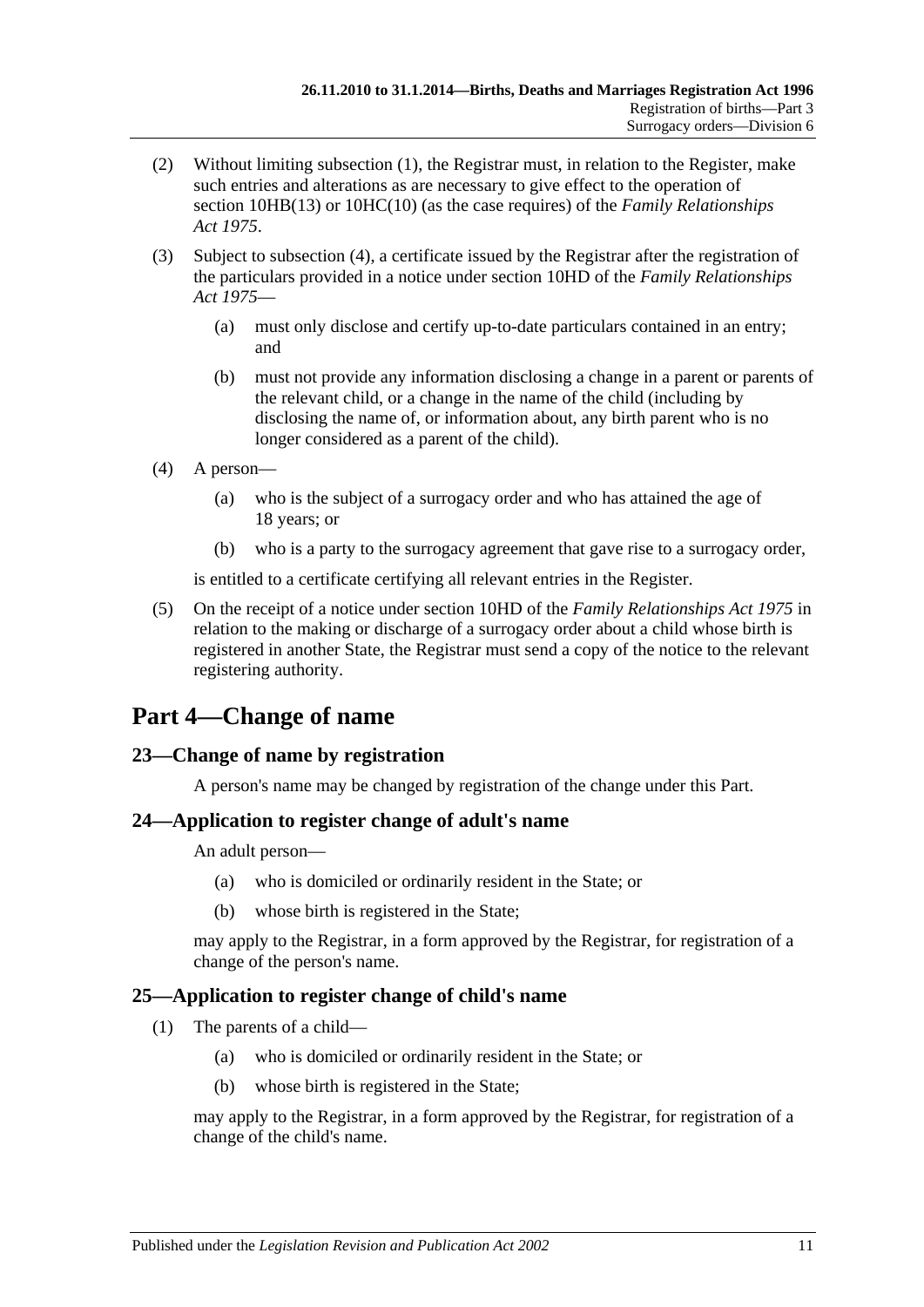- (2) An application for registration of a change of a child's name may be made by one parent if—
	- (a) the applicant is the sole parent named in the registration of the child's birth under this Act or any other law; or
	- (b) there is no other surviving parent of the child; or
	- (c) the Court approves the proposed change of name.
- (3) The Court may, on application by a child's parent, approve a proposed change of name for the child if satisfied that the change is in the child's best interests.
- (4) If the parents of a child are dead, cannot be found, or for some other reason cannot exercise their parental responsibilities to a child, the child's guardian may apply for registration of a change of the child's name.

#### <span id="page-11-0"></span>**26—Child's consent to change of name**

A change of a child's name must not be registered unless—

- (a) the child consents to the change of name; or
- (b) the child is unable to understand the meaning and implications of the change of name.

#### <span id="page-11-1"></span>**27—Registration of change of name**

- (1) Before registering a change of name under this Part, the Registrar may require the applicant to provide evidence to establish to the Registrar's satisfaction—
	- (a) the identity and age of the person whose name is to be changed; and
	- (b) that the change of name is not sought for a fraudulent or other improper purpose; and
	- (c) if the person whose name is to be changed is a child—that the child consents to the change of name or is unable to understand the meaning and implications of the change of name.
- (2) If the Registrar is satisfied that the name of a person whose birth is registered in the State has been changed under another law or by order of a court, the change of name may be registered under this Act.
- (3) The Registrar may refuse to register a change of name if, as a result of the change, the name would become a prohibited name.

#### <span id="page-11-2"></span>**28—Entries to be made in the Register**

- (1) The Registrar registers a change of name by making an entry about the change of name in the Register including the particulars required by regulation.
- <span id="page-11-3"></span>(2) If the applicant for registration of the change of name asks the Registrar to arrange for noting the change of name in the particulars of the person's birth, and the person's birth is registered under this Act or a corresponding law, the Registrar must—
	- (a) if the birth is registered under this Act—note the change of name in the entry relating to the birth; or
	- (b) if the birth is registered under a corresponding law—notify the relevant registering authority of the change of name.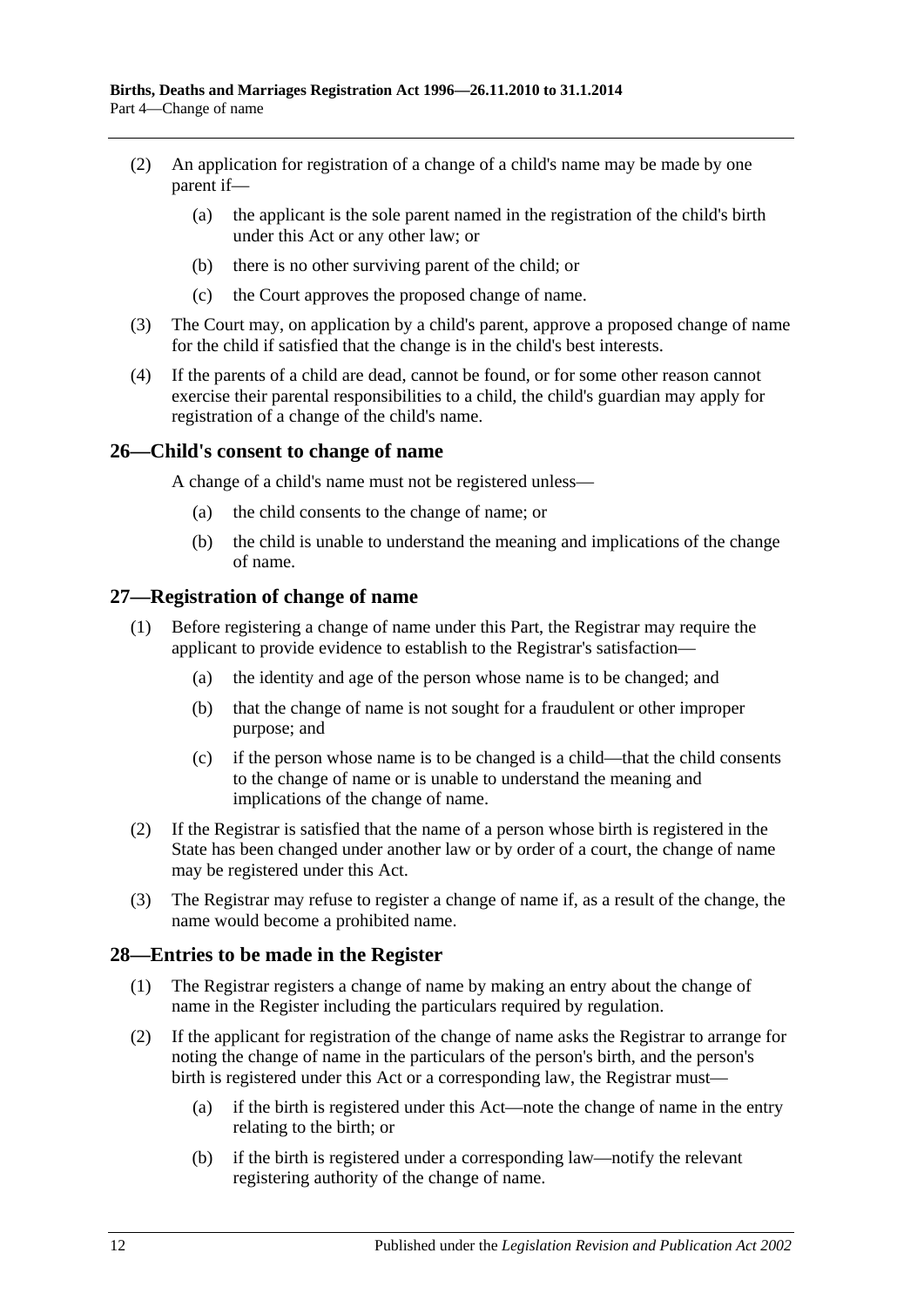(3) If the change of name is noted in the Register under [subsection](#page-11-3) (2), a birth certificate issued by the Registrar for the person must show the person's name as changed under this Part.

#### <span id="page-12-0"></span>**29—Change of name may still be established by repute or usage**

This Part does not prevent a change of name by repute or usage.

#### <span id="page-12-1"></span>**29A—Saving provision—surrogacy arrangements**

This Part does not limit the operation of [Division 6](#page-9-4) of [Part 3.](#page-6-0)

### <span id="page-12-2"></span>**Part 5—Registration of marriages**

#### <span id="page-12-3"></span>**30—Cases in which registration of marriage is required**

If a marriage is solemnised in the State, the marriage must be registered under this Act.

#### <span id="page-12-4"></span>**31—How to have marriage registered**

A person may have a marriage registered by lodging with the Registrar a certificate of the marriage under the *Marriage Act 1961* of the Commonwealth or, if the marriage was solemnised before the commencement of that Act, the evidence of the marriage required by the Registrar<sup>1</sup>.

**Note—**

1 Under section 50(4) of the *Marriage Act 1961* of the Commonwealth the authorised celebrant is responsible for lodging the certificate of marriage with the Registrar.

#### <span id="page-12-5"></span>**32—Registration of marriage**

A marriage may be registered by—

- (a) including the marriage certificate as part of the Register; or
- (b) including particulars of the marriage in the Register.

### <span id="page-12-7"></span><span id="page-12-6"></span>**Part 6—Registration of deaths**

#### **Division 1—Cases where registration of death is required or authorised**

#### <span id="page-12-8"></span>**33—Deaths to be registered under this Act**

- (1) If a person dies in the State, the death must be registered under this Act.
- (2) If a court or coroner (whether of this or any other State or the Commonwealth) directs the registration of a death, the death must be registered under this Act.
- <span id="page-12-9"></span>(3) If a person dies in an aircraft during a flight or on a vessel during a voyage to a place of disembarkation in the State, the death may be registered under this Act.
- <span id="page-12-10"></span>(4) If a person who is domiciled or ordinarily resident in the State dies outside the Commonwealth, or a person dies outside the Commonwealth leaving property in the State, the death may be registered under this Act.
- (5) However, the Registrar is not obliged to register a death under [subsection](#page-12-9) (3) or [\(4\)](#page-12-10) if the death is registered under a corresponding law.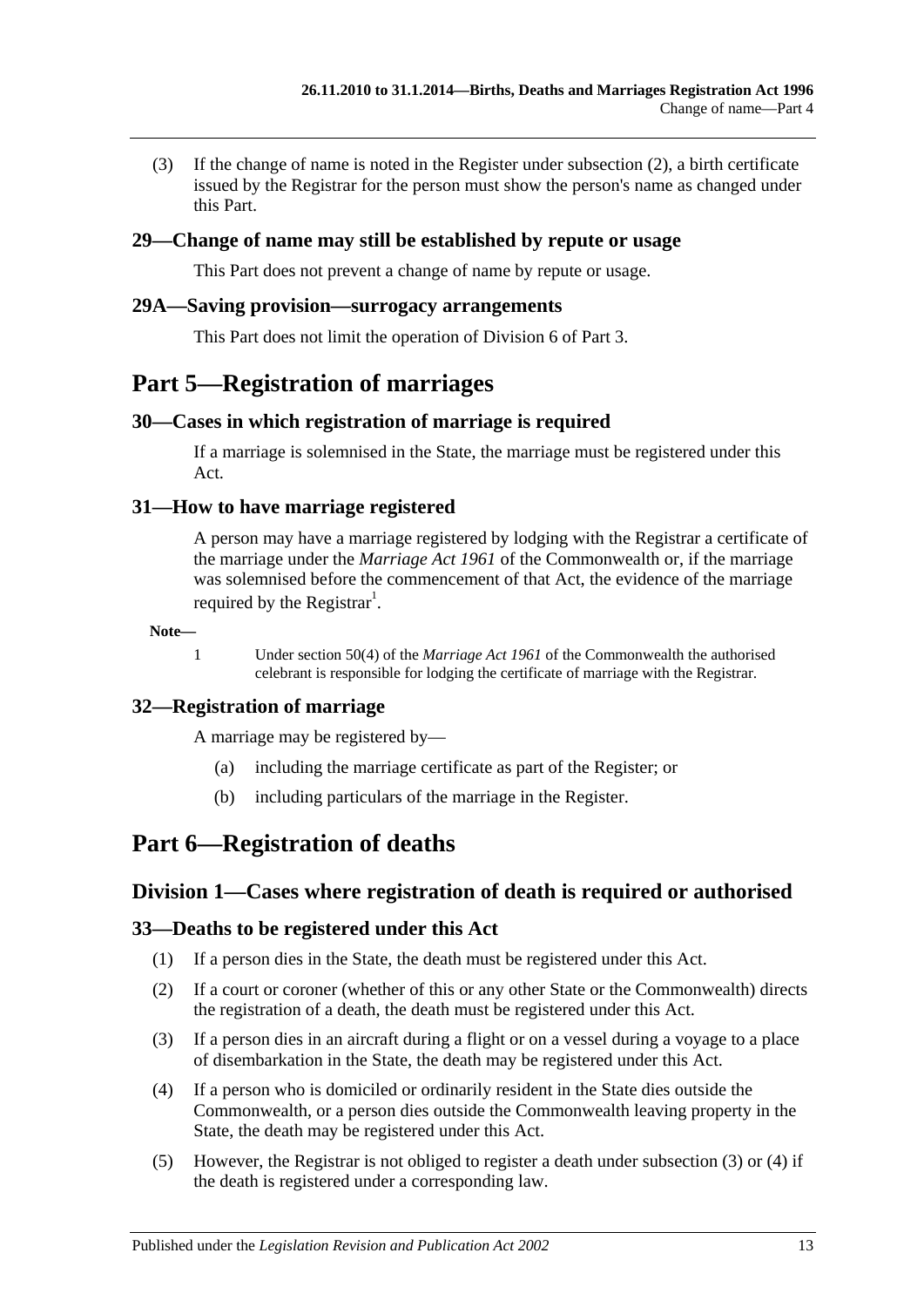(6) If a child is still-born, the child's death<sup>1</sup> is not to be registered under this Part.

#### **Note—**

1 ie the foetal death. A *child* is defined to include a still-born child.

### <span id="page-13-0"></span>**Division 2—Court orders relating to registration of death**

#### <span id="page-13-1"></span>**34—Application to Court**

The Court may, on application by an interested person or on its own initiative, order—

- (a) the registration under this Act of a death that has occurred in the State; or
- (b) the inclusion or correction of registrable information about a death in the Register.

#### <span id="page-13-2"></span>**35—Power to direct registration of death etc**

If a court or coroner finds—

- (a) that the death of a person is not registered as required under this Act or a corresponding law; or
- (b) that the registrable information contained in an entry about a death in the Register under this Act or a corresponding law is incomplete or incorrect,

the court or coroner may direct registration of the death or the inclusion or correction of registrable information in the Register under this Act or the corresponding law (as the case may require).

### <span id="page-13-3"></span>**Division 3—Notification of deaths**

#### <span id="page-13-4"></span>**36—Notification of deaths by doctors**

(1) A doctor who was responsible for a person's medical care immediately before death, or who examines the body of a deceased person after death, must, within 48 hours after the death, give written notice of the death to the Registrar, including the particulars required by regulation.

Maximum penalty: \$1 250.

- (2) However, a doctor—
	- (a) need not give a notice under this section if another doctor has given the required notice; and
	- (b) must not give a notice under this section if the State Coroner or a police officer is required to be notified of the death under the *[Coroners Act](http://www.legislation.sa.gov.au/index.aspx?action=legref&type=act&legtitle=Coroners%20Act%202003) 2003*.

Maximum penalty: \$1 250.

- (3) When notice of a death is given, the doctor must also give a certificate in a form approved by the Registrar, certifying the cause of death, to—
	- (a) the Registrar; and
	- (b) the funeral director or other person who will be arranging for the disposal of the human remains.

Maximum penalty: \$1 250.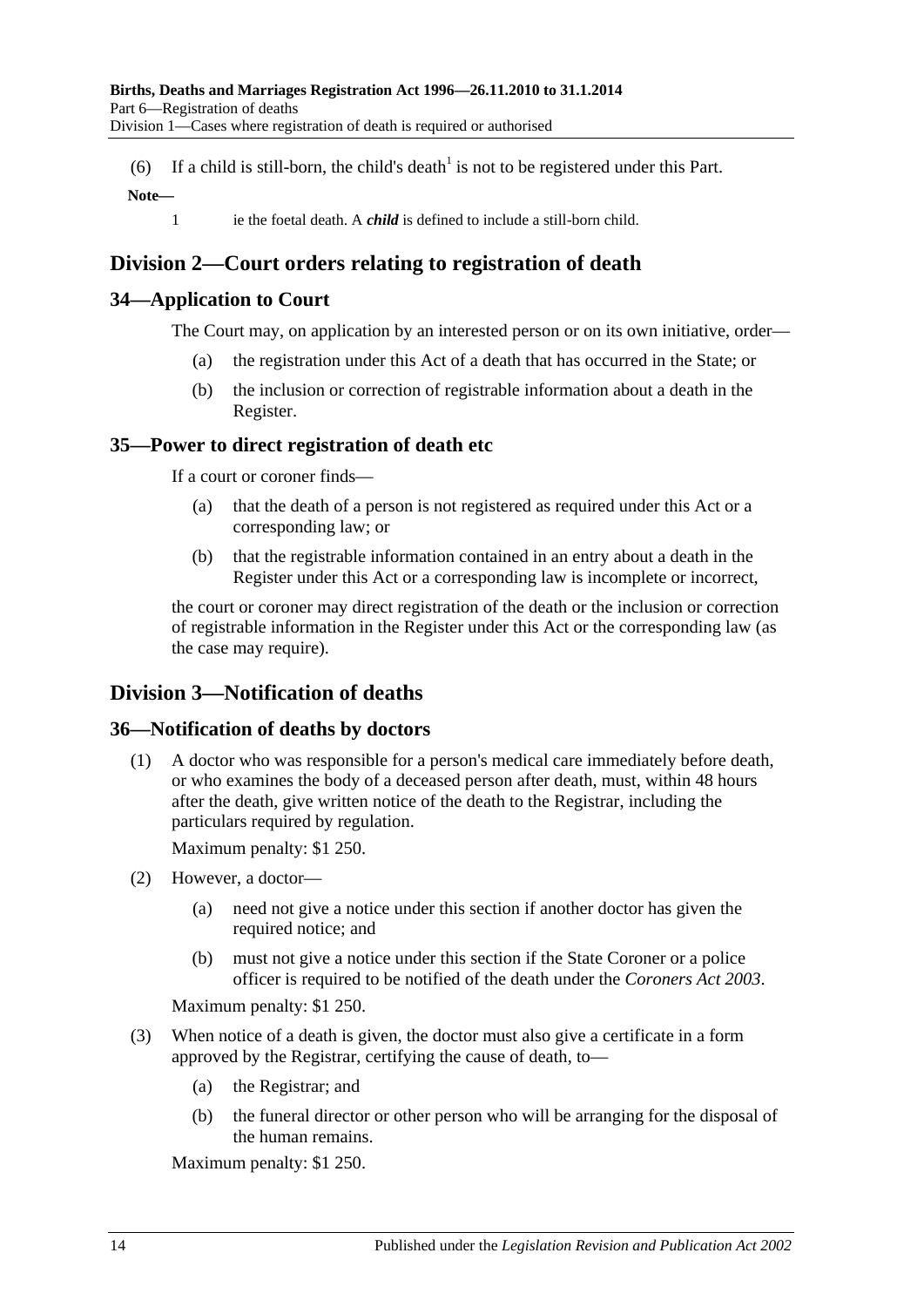(4) If a child is still-born, the child's death is not to be notified under this section<sup>1</sup>.

**Note—**

1 In the case of a still-birth notice must be given to the Registrar under [section](#page-6-2) 12.

### <span id="page-14-0"></span>**37—Notification by coroner**

- (1) If the State Coroner is notified of a death under the *[Coroners Act](http://www.legislation.sa.gov.au/index.aspx?action=legref&type=act&legtitle=Coroners%20Act%202003) 2003* or is inquiring into the cause of a death, the State Coroner must, as soon as practicable, notify the Registrar of that fact.
- (2) If the State Coroner authorises the disposal of human remains, or makes a finding about the cause of a death, the State Coroner must give a copy of the disposal authorisation or the finding to the Registrar.
- (3) The Registrar may register a death even though the death is subject to an inquest or other coronial inquiry and a finding has not been made about the cause of death.
- (4) A certificate by the Registrar, certifying particulars contained in an entry about a death in the Register, issued before an inquest or other coronial inquiry into the cause of death is completed must be endorsed with the words: "Incomplete registration—Cause of death subject to coronial inquiry".

### <span id="page-14-1"></span>**38—Notification by funeral director etc**

- (1) A funeral director or other person who arranges for the disposal of human remains must within 7 days after disposal of the remains give the Registrar a written statement of—
	- (a) the name and last residential address of the deceased or, in the case of a still-born child, the name and residential address of the parents of the still-born child; and
	- (b) if the death was reported to a coroner—a statement of that fact; and
	- (c) the place and manner of disposal; and
	- (d) the information required by regulation.

Maximum penalty: \$1 250.

(2) If human remains (other than cremated remains) are removed from the State, the funeral director or other person who arranges for the removal of the remains from the State must, within 28 days after the remains are disposed of outside the State, give the Registrar a written statement of where and how the remains were disposed of, and the other information required by regulation.

Maximum penalty: \$1 250.

- (3) If human remains have not been disposed of within 30 days after the date of death, the funeral director or other person who has custody of the remains must give the Registrar a written statement of—
	- (a) the name and last residential address of the deceased or, in the case of a still-born child, the name and residential address of the parents of the still-born child; and
	- (b) if the death was reported to a coroner—a statement of that fact; and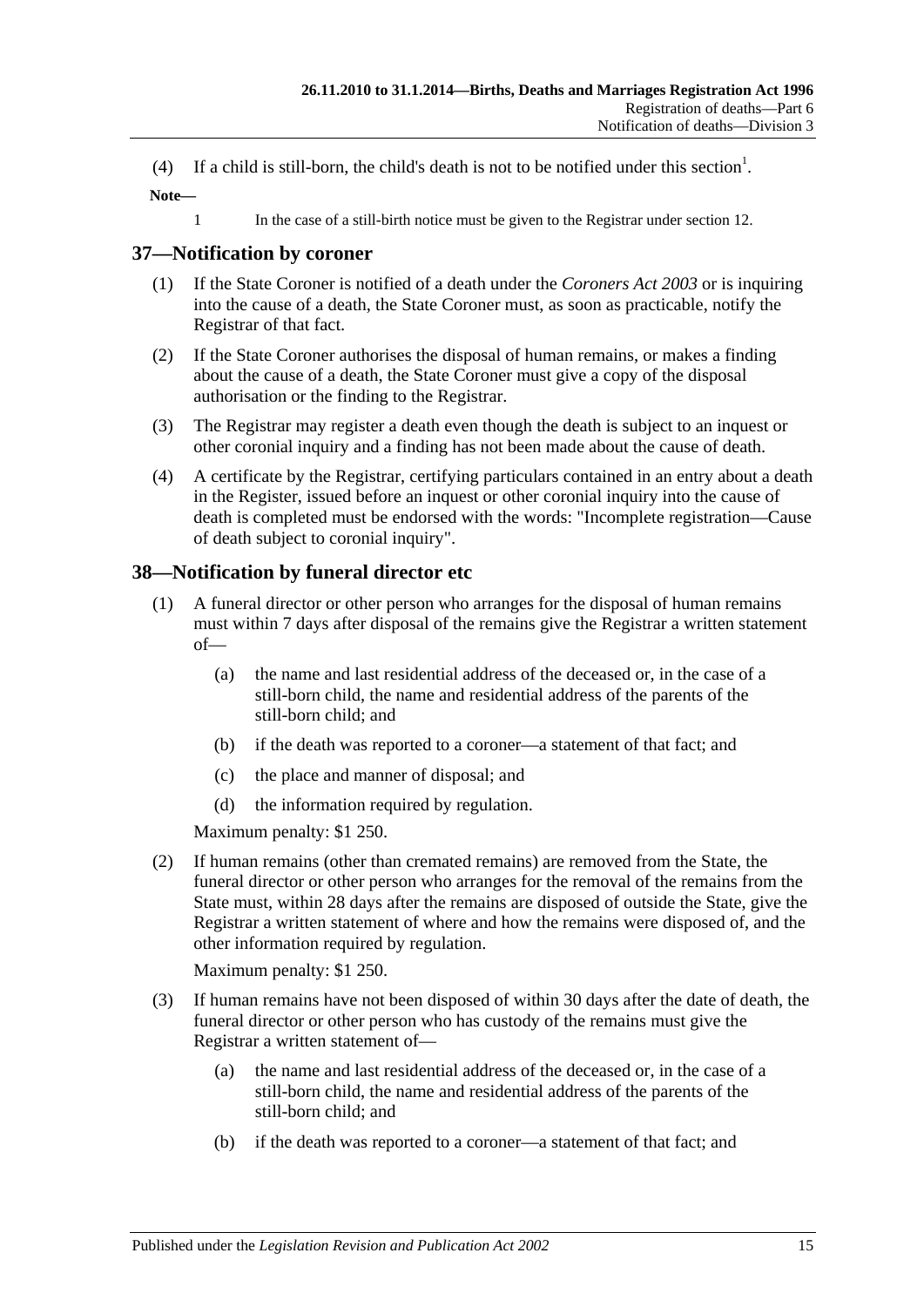(c) the information required by regulation.

Maximum penalty: \$1 250.

### <span id="page-15-0"></span>**Division 4—Registration of death**

#### <span id="page-15-1"></span>**39—Registration**

- (1) The Registrar registers a death by making an entry about the death in the Register including the particulars required by regulation.
- (2) However, if the particulars available to the Registrar are incomplete the Registrar may register a death on the basis of incomplete particulars.

## <span id="page-15-2"></span>**Part 7—The Register**

### <span id="page-15-3"></span>**Division 1—Keeping the Register**

#### <span id="page-15-4"></span>**40—The Register**

- (1) The Registrar must maintain a register or registers<sup>1</sup> of registrable events.
- <span id="page-15-7"></span>(2) The Register—
	- (a) must contain the particulars of each registrable event required under this Act, or another law, to be included in the Register; and
	- (b) may contain further information if its inclusion is authorised under the regulations.
- (3) The Register may be wholly or partly in the form of a computer data base, in documentary form, or in another form the Registrar considers appropriate.
- (4) The Registrar must maintain the indexes to the Register that are necessary to make the information contained in the Register reasonably accessible.

#### **Note—**

1 A reference in this Act to the *Register* extends to all the registers kept under this subsection.

### <span id="page-15-5"></span>**Division 2—Registrar's powers of inquiry**

#### <span id="page-15-6"></span>**41—Registrar's powers of inquiry**

- (1) The Registrar may conduct an inquiry to find out—
	- (a) whether a registrable event has happened; or
	- (b) particulars of a registrable event; or
	- (c) whether particulars of a particular registrable event have been correctly recorded in the Register.
- <span id="page-15-8"></span>(2) The Registrar may, by notice given to a person who may be able to provide information relevant to an inquiry under this section, require the person to answer specified questions or to provide other information within a time and in a way specified in the notice.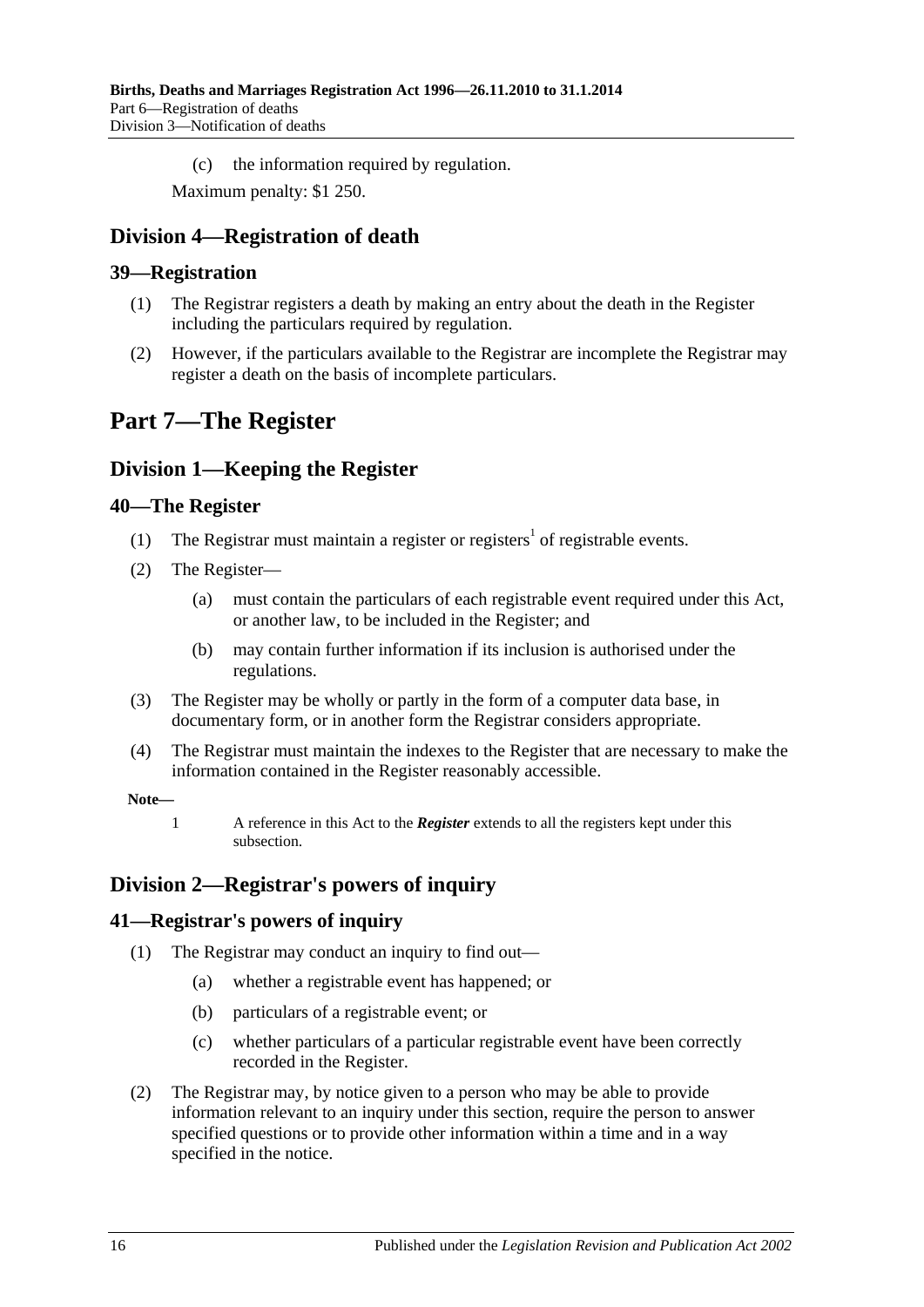(3) A person who fails, without reasonable excuse, to comply with a notice under [subsection](#page-15-8) (2) is guilty of an offence. Maximum penalty: \$1 250.

### <span id="page-16-0"></span>**Division 3—Correction of Register**

#### <span id="page-16-1"></span>**42—Registrar's power to correct Register**

- (1) The Registrar may correct the Register—
	- (a) to reflect a finding made on inquiry under [Division 2;](#page-15-5) or
	- (b) to bring the particulars contained in an entry about a registrable event into conformity with the most reliable information available to the Registrar of the registrable event.
- (2) The Registrar corrects the Register by adding or cancelling an entry in the Register or by adding, altering or deleting particulars contained in an entry.
- (3) The Registrar's power to correct the Register under this section is in addition to any other power of the Registrar under this Act.

### <span id="page-16-2"></span>**Division 4—Access to, and certification of, Register entries**

#### <span id="page-16-3"></span>**43—Access to Register**

- (1) The Registrar may, on conditions the Registrar considers appropriate—
	- (a) allow a person or organisation that has an adequate reason for wanting access to the Register, access to the Register; or
	- (b) provide a person or organisation that has an adequate reason for wanting information from the Register, with information extracted from the Register.
- (2) In deciding whether an applicant has an adequate reason for wanting access to the Register, or information extracted from the Register, the Registrar must have regard to—
	- (a) the nature of the applicant's interest; and
	- (b) the sensitivity of the information; and
	- (c) the use to be made of the information; and
	- (d) other relevant factors.
- (3) In deciding the conditions on which access to the Register, or information extracted from the Register, is to be given under this section, the Registrar must, as far as practicable, protect the persons to whom the entries in the Register relate from unjustified intrusion on their privacy.

#### <span id="page-16-4"></span>**44—Search of Register**

- (1) The Registrar may, on application, search the Register for an entry about a particular registrable event.
- (2) The applicant must state the reason for the applicant's interest in the subject-matter of the search.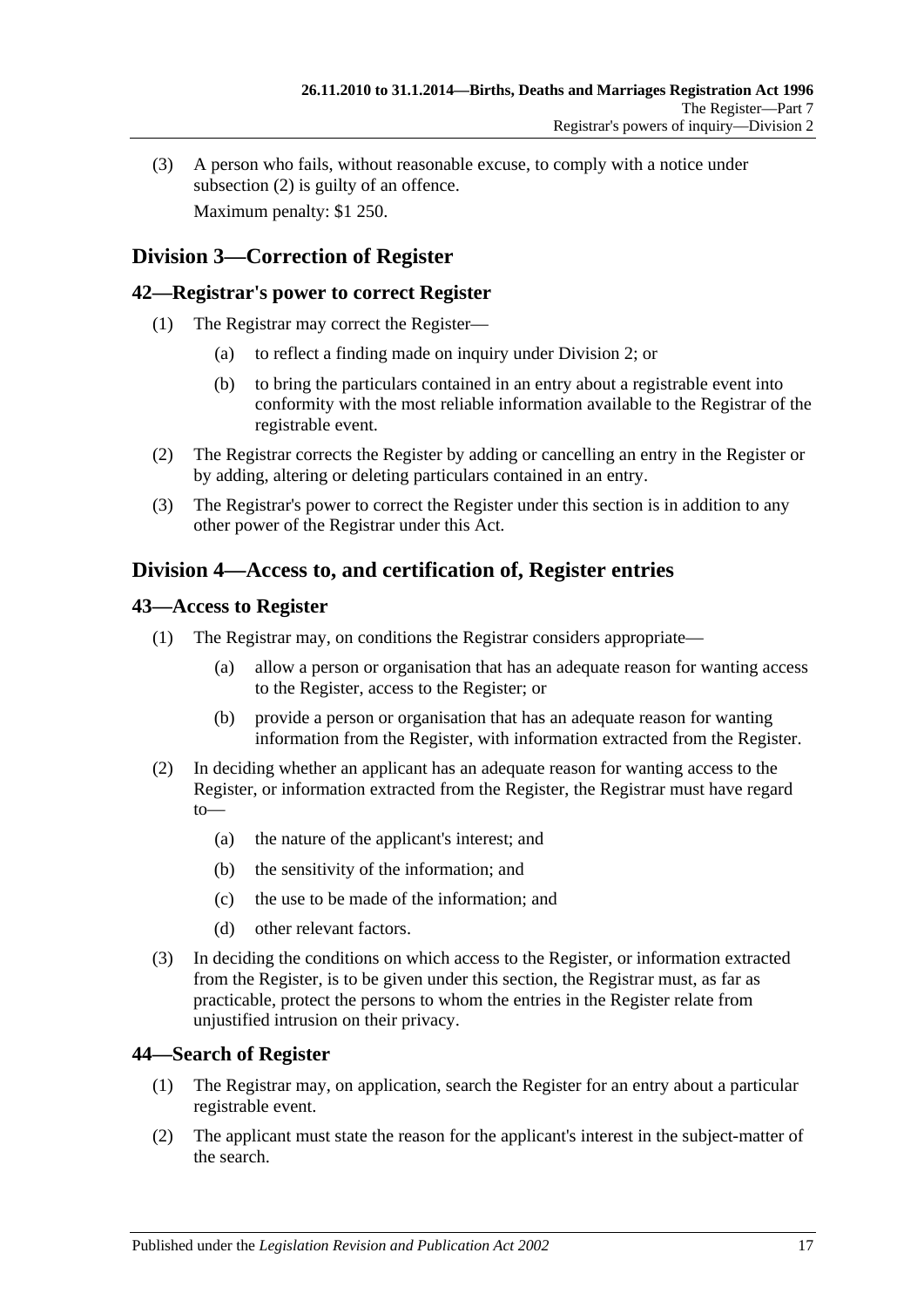- (3) The Registrar may reject the application if the applicant does not show an adequate reason for wanting the information to which the application relates.
- (4) In deciding whether an applicant has an adequate reason for wanting information, the Registrar must have regard to—
	- (a) the relationship (if any) between the applicant and the person to whom the information relates; and
	- (b) the age of the entry; and
	- (c) the contents of the entry; and
	- (d) other relevant factors.

#### <span id="page-17-0"></span>**45—Protection of privacy**

In providing information extracted from the Register, the Registrar must, as far as practicable, protect the persons to whom the entries in the Register relate from unjustified intrusion on their privacy.

#### <span id="page-17-1"></span>**46—Issue of certificate**

- <span id="page-17-5"></span>(1) On completing a search of the Register, the Registrar may issue a certificate—
	- (a) certifying particulars contained in an entry; or
	- (b) certifying that no entry was located in the Register about the relevant registrable event.
- (2) A certificate under [subsection](#page-17-5)  $(1)(a)$  is admissible in legal proceedings as evidence of—
	- (a) the entry to which the certificate relates; and
	- (b) the facts recorded in the entry.

#### <span id="page-17-2"></span>**47—Access policies**

- (1) The Registrar must maintain a written statement of the policies on which access to information contained in the Register is to be given or denied under this Division.
- (2) The Registrar must give a copy of the statement, on request, to any person.

#### <span id="page-17-3"></span>**48—Fees**

- (1) The regulations may prescribe fees, or a basis for calculating fees, for—
	- (a) access to the Register; or
	- (b) a search of the Register; or
	- (c) the issue of a certificate following a search of the Register; or
	- (d) other services provided by the Registrar.
- (2) The regulations may allow for fees to be fixed by negotiation between the Registrar and the person who asks for the relevant services.

#### <span id="page-17-4"></span>**49—Power to remit fees**

The Registrar may, in appropriate cases, remit the whole or part of a fee under this Act.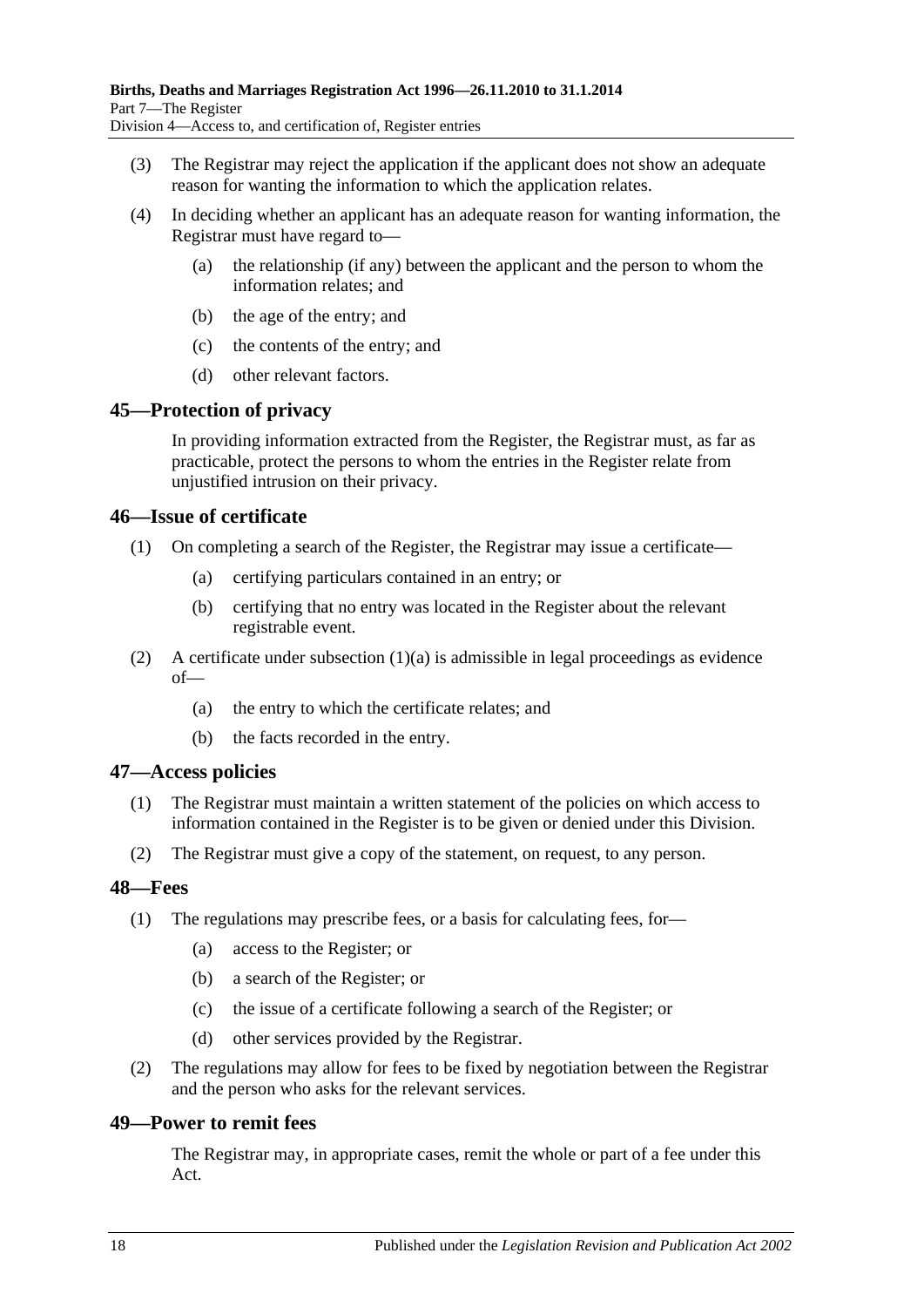#### <span id="page-18-6"></span><span id="page-18-0"></span>**49A—Saving provision—surrogacy arrangements**

- (1) Despite a preceding section of this Part, but subject to [subsection](#page-18-5) (2), the Registrar must restrict access to the Register so as to keep confidential any information that would disclose the making or discharge of a surrogacy order.
- <span id="page-18-5"></span>(2) [Subsection](#page-18-6) (1) does not apply if the person seeking access to a relevant part of the Register is—
	- (a) a party to the surrogacy agreement that gave rise to the surrogacy order; or
	- (b) the person who is the subject of the surrogacy order if he or she has attained the age of 18 years.

## <span id="page-18-1"></span>**Part 8—General power of review**

#### <span id="page-18-2"></span>**50—Review**

- (1) A person who is dissatisfied with a decision of the Registrar made in the performance or purported performance of functions under this Act may apply to the Court for a review of the decision.
- (2) On a review, the Court may—
	- (a) confirm, vary or reverse the Registrar's decision; and
	- (b) make consequential and ancillary orders and directions.

## <span id="page-18-3"></span>**Part 9—Miscellaneous**

#### <span id="page-18-7"></span><span id="page-18-4"></span>**50A—Documents to be provided before disposal of remains**

- (1) A person must not dispose of human remains or cause human remains to be disposed of unless he or she has received—
	- $(a)$
- (i) in the case of a still-birth—a doctor's certificate as to the cause of foetal death given under [section](#page-6-2) 12 or a corresponding previous enactment;
- (ii) in any other case—a doctor's certificate as to the cause of death given under [section](#page-13-4) 36 or a corresponding previous enactment; or
- (b) an authorisation for the disposal of human remains issued under the *[Coroners](http://www.legislation.sa.gov.au/index.aspx?action=legref&type=act&legtitle=Coroners%20Act%202003)  Act [2003](http://www.legislation.sa.gov.au/index.aspx?action=legref&type=act&legtitle=Coroners%20Act%202003)* or a corresponding previous enactment.

Maximum penalty: \$10 000 or imprisonment for 2 years.

<span id="page-18-8"></span>(2) Despite [subsection](#page-18-7) (1), a person may dispose of human remains or cause human remains to be disposed of without the documents required under that subsection if the person has received an authorisation for disposal of human remains issued by the Registrar or the Minister.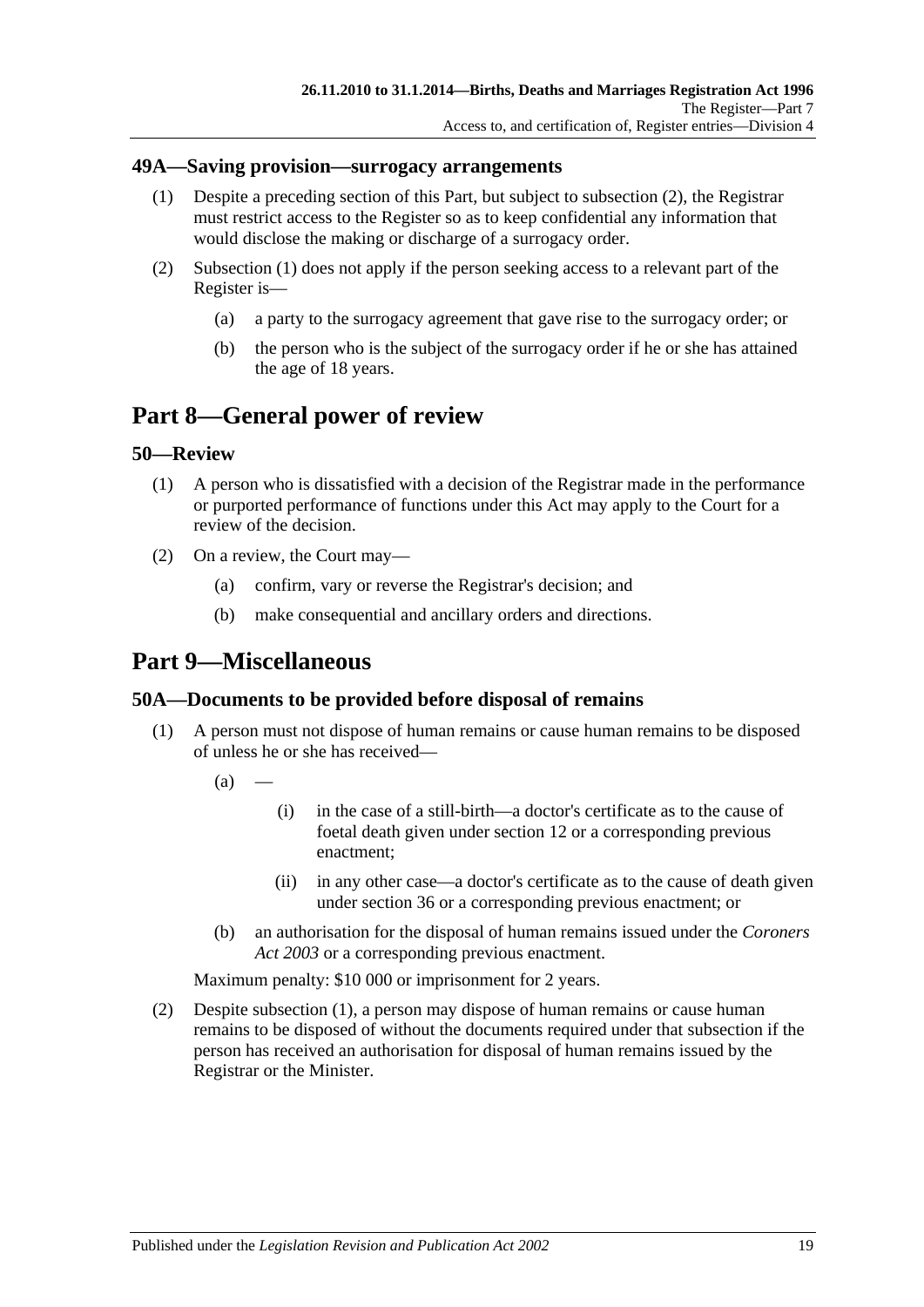- (3) The Registrar may not issue an authorisation under [subsection](#page-18-8) (2) unless the deceased's death has been registered under this Act or a corresponding previous enactment and the Registrar is satisfied that—
	- (a) the particulars entered in the Register record that the deceased died from natural causes; or
	- (b) the State Coroner does not require the human remains for the purposes of an inquest or for determining whether an inquest is necessary or desirable under the *[Coroners Act](http://www.legislation.sa.gov.au/index.aspx?action=legref&type=act&legtitle=Coroners%20Act%202003) 2003*.
- (4) An authorisation issued by the Minister under [subsection](#page-18-8) (2) may be subject to such conditions as the Minister thinks fit.
- (5) This section does not apply in relation to the disposal of human remains by  $c$ remation<sup>1</sup>.

**Note—**

1 See section 6 of the *[Cremation Act](http://www.legislation.sa.gov.au/index.aspx?action=legref&type=act&legtitle=Cremation%20Act%202000) 2000*.

#### <span id="page-19-0"></span>**51—False representation**

A person who makes a false or misleading representation in an application or document under this Act, knowing it to be false or misleading, is guilty of an offence. Maximum penalty: \$1 250.

#### <span id="page-19-1"></span>**52—Unauthorised access to or interference with Register**

A person must not, without the authority of the Registrar or other lawful authority—

- (a) obtain access to the Register or information contained in the Register; or
- (b) make, alter or delete an entry in the Register; or
- (c) interfere with the Register in any other way.

Maximum penalty: \$10 000 or imprisonment for 2 years.

#### <span id="page-19-2"></span>**53—Falsification of certificate etc**

- (1) A person must not forge the Registrar's signature or seal. Maximum penalty: \$10 000 or imprisonment for 2 years.
- (2) A person must not forge or falsify a certificate or other document under this Act. Maximum penalty: \$10 000 or imprisonment for 2 years.
- (3) The Registrar may impound—
	- (a) a document which the Registrar has reason to believe bears a forged impression of the Registrar's signature or seal; or
	- (b) a certificate or other document purporting to be a certificate or other document under this Act which the Registrar has reason to believe has been forged or falsified; or
	- (c) a certificate under this Act about a registrable event if the entry in the Register about the event has been cancelled or corrected since the issue of the certificate.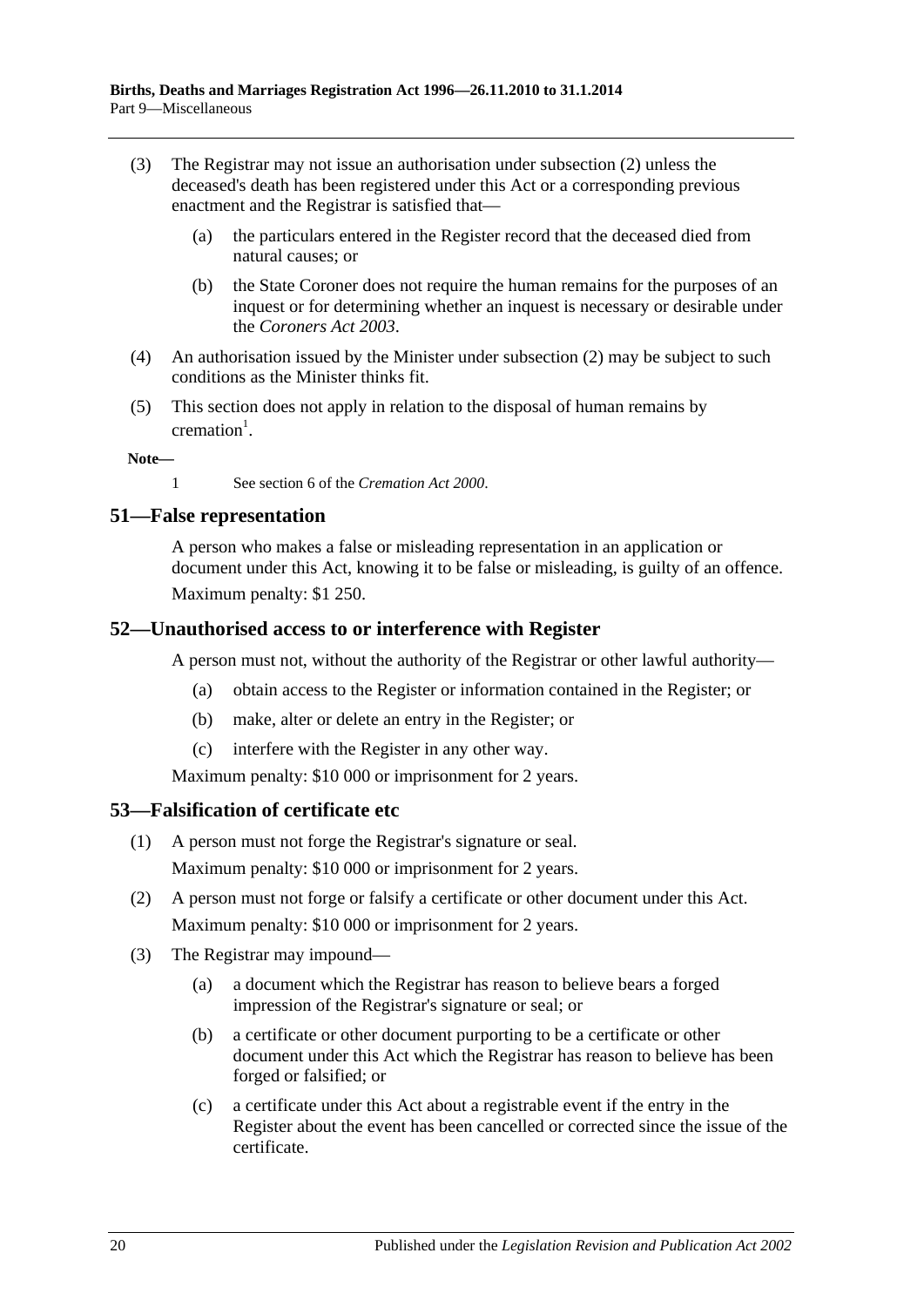#### <span id="page-20-5"></span><span id="page-20-0"></span>**55—Regulations**

- (1) The Governor may make regulations for the purposes of this Act.
- (2) Without limiting the generality of [subsection](#page-20-5) (1), the regulations may—
	- (a) impose a penalty not exceeding a fine of \$1 250 for contravention of a provision of the regulations; and
	- (b) fix fees and provide for the payment, recovery, waiver or refund of fees.

## <span id="page-20-1"></span>**Schedule 1—Transitional**

### <span id="page-20-2"></span>**1—Interpretation**

In this Schedule—

*repealed Act* means the *[Births, Deaths and Marriages Registration Act](http://www.legislation.sa.gov.au/index.aspx?action=legref&type=act&legtitle=Births%20Deaths%20and%20Marriages%20Registration%20Act%201966) 1966*.

### <span id="page-20-3"></span>**3—The Register**

A Register maintained under the repealed Act forms part of the Register under this Act.

### <span id="page-20-4"></span>**4—The Registrar and Deputy Registrars**

- (1) The person holding office as the Principal Registrar of Births, Deaths and Marriages immediately before the commencement of this Act continues as the Registrar, subject to the provisions of this Act.
- (2) The person holding office as the Deputy Registrar immediately before the commencement of this Act continues as a deputy registrar, subject to the provisions of this Act.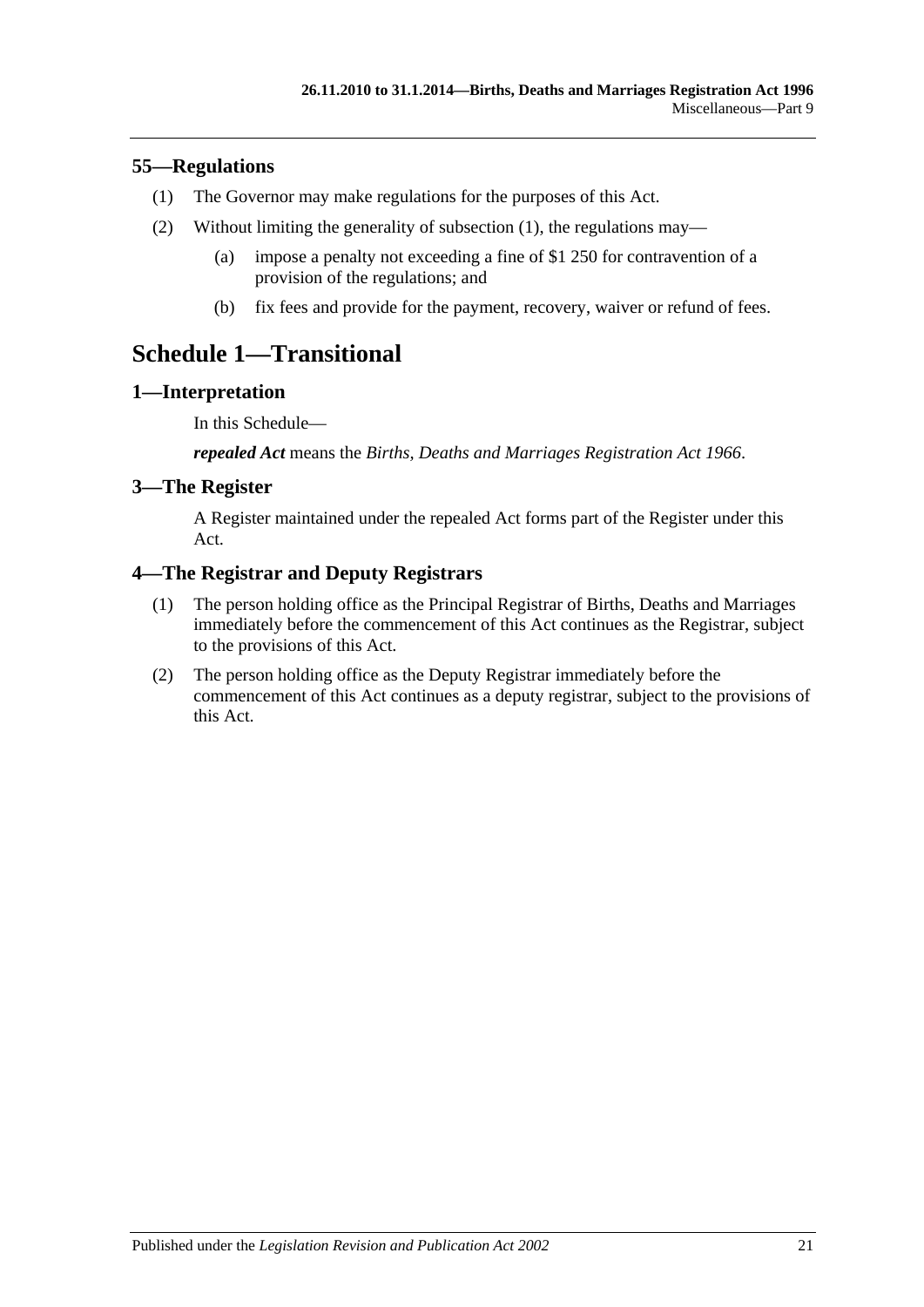# <span id="page-21-0"></span>**Legislative history**

### **Notes**

- Amendments of this version that are uncommenced are not incorporated into the text.
- Please note—References in the legislation to other legislation or instruments or to titles of bodies or offices are not automatically updated as part of the program for the revision and publication of legislation and therefore may be obsolete.
- Earlier versions of this Act (historical versions) are listed at the end of the legislative history.
- For further information relating to the Act and subordinate legislation made under the Act see the Index of South Australian Statutes or www.legislation.sa.gov.au.

## **Legislation repealed by principal Act**

The *Births, Deaths and Marriages Registration Act 1996* repealed the following:

*Births, Deaths and Marriages Registration Act 1966*

### **Legislation amended by principal Act**

The *Births, Deaths and Marriages Registration Act 1996* amended the following:

*Coroners Act 1975 Cremation Act 1891*

### **Principal Act and amendments**

| New entries appear in bold. |  |  |  |  |  |
|-----------------------------|--|--|--|--|--|
|-----------------------------|--|--|--|--|--|

| Year   | N <sub>o</sub> | Title                                                                               | Assent     | Commencement                                                       |
|--------|----------------|-------------------------------------------------------------------------------------|------------|--------------------------------------------------------------------|
| 1996 6 |                | Births, Deaths and Marriages<br><b>Registration Act 1996</b>                        | 4.4.1996   | 3.6.1996 (Gazette 23.5.1996 p2534)                                 |
| 2003   | 33             | Coroners Act 2003                                                                   | 31.7.2003  | Sch (cl 5)-1.7.2005 ( <i>Gazette 23.6.2005</i><br><i>p1899</i> )   |
| 2006   | -10            | Statutes Amendment (Disposal of<br>Human Remains) Act 2006                          | 29.6.2006  | Pt 2 (ss $4 \& 5$ )-24.7.2006 ( <i>Gazette</i><br>20.7.2006 p2335) |
| 2009   | 64             | <b>Statutes Amendment (Surrogacy)</b><br>Act 2009                                   | 26.11.2009 | Pt 3 (ss $15-18$ )-26.11.2010: s 2                                 |
| 2009   | 84             | <b>Statutes Amendment (Public Sector</b><br>Consequential Amendments) Act 2009      | 10.12.2009 | Pt 21 (ss $40-42$ )-1.2.2010 ( <i>Gazette</i><br>28.1.2010 p320)   |
| 2010 5 |                | <b>Health Practitioner Regulation</b><br>National Law (South Australia) Act<br>2010 | 1.7.2010   | Sch 1 (cl 3)-1.7.2010 ( <i>Gazette 1.7.2010</i><br><i>p</i> 3338)  |
| 2013   | 20             | <b>Burial and Cremation Act 2013</b>                                                | 14.6.2013  | Sch 1 (cll 5 & 6)—1.2.2014 ( <i>Gazette</i><br>16.1.2014 p120)     |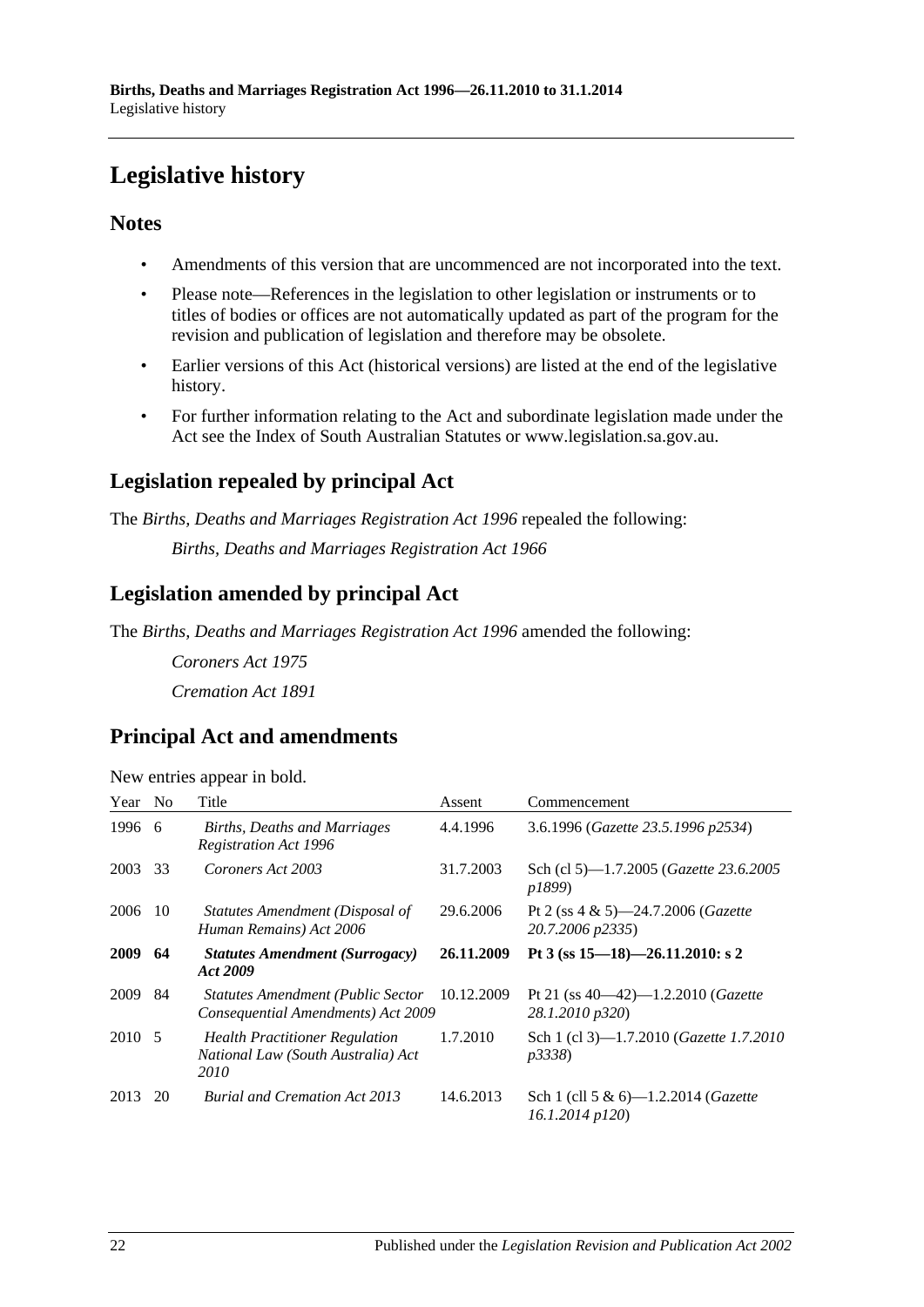## **Provisions amended**

New entries appear in bold.

Entries that relate to provisions that have been deleted appear in italics.

| Provision                                  | How varied                                                                      | Commencement |  |
|--------------------------------------------|---------------------------------------------------------------------------------|--------------|--|
| Pt <sub>1</sub>                            |                                                                                 |              |  |
| s <sub>2</sub>                             | omitted under Legislation Revision and<br><b>Publication Act 2002</b>           | 1.7.2005     |  |
| s <sub>4</sub>                             |                                                                                 |              |  |
| doctor                                     | substituted by 5/2010 Sch 1 cl 3                                                | 1.7.2010     |  |
| registrable event                          | amended by 64/2009 s 15(1)                                                      | 26.11.2010   |  |
| surrogacy order                            | inserted by 64/2009 s 15(2)                                                     | 26.11.2010   |  |
| Pt 2                                       |                                                                                 |              |  |
| s <sub>5</sub>                             |                                                                                 |              |  |
| s 5(1)                                     | s 5 redesignated as s $5(1)$ by 84/2009 s 40                                    | 1.2.2010     |  |
| $s\,5(2)$                                  | inserted by 84/2009 s 40                                                        | 1.2.2010     |  |
| s 7                                        |                                                                                 |              |  |
| s(7(3))                                    | inserted by 84/2009 s 41                                                        | 1.2.2010     |  |
| $Pt\,3$                                    |                                                                                 |              |  |
| Pt 3 Div 6                                 | inserted by 64/2009 s 16                                                        | 26.11.2010   |  |
| Pt 4                                       |                                                                                 |              |  |
| s 29A                                      | inserted by 64/2009 s 17                                                        | 26.11.2010   |  |
| Pt 6                                       |                                                                                 |              |  |
| s 36                                       |                                                                                 |              |  |
| $s \; 36(2)$                               | amended by 33/2003 Sch (cl 2)                                                   | 1.7.2005     |  |
| s 37                                       |                                                                                 | 1.7.2005     |  |
| $s \frac{37(1)}{2}$<br>$s \frac{37(2)}{2}$ | substituted by $33/2003$ Sch (cl 3(1))<br>amended by 33/2003 Sch (cl 3(2), (3)) | 1.7.2005     |  |
| Pt 7                                       |                                                                                 |              |  |
| s 49A                                      | inserted by 64/2009 s 18                                                        | 26.11.2010   |  |
| Pt 9                                       |                                                                                 |              |  |
| s 50A                                      | inserted by $33/2003$ Sch (cl 4)                                                | 1.7.2005     |  |
| $s$ 50A $(1)$                              | amended by $10/2006$ s $4(1)$ —(3)                                              | 24.7.2006    |  |
| s $50A(2)$ - (4)                           | inserted by $10/2006$ s $4(4)$                                                  | 24.7.2006    |  |
| $s$ 50A(5)                                 | s $50A(2)$ redesignated as s $50A(5)$ by $10/2006$<br>s(4(5)                    | 24.7.2006    |  |
| s <sub>54</sub>                            | deleted by 84/2009 s 42                                                         | 1.2.2010     |  |
| s <sub>55</sub>                            |                                                                                 |              |  |
| s 55(2)                                    | substituted by 10/2006 s 5                                                      | 24.7.2006    |  |
| Sch 1                                      |                                                                                 |              |  |
| $cl$ 2                                     | omitted under Legislation Revision and<br><b>Publication Act 2002</b>           | 1.7.2005     |  |
| Schs 2 and 3                               | omitted under Legislation Revision and<br>Publication Act 2002                  | 1.7.2005     |  |